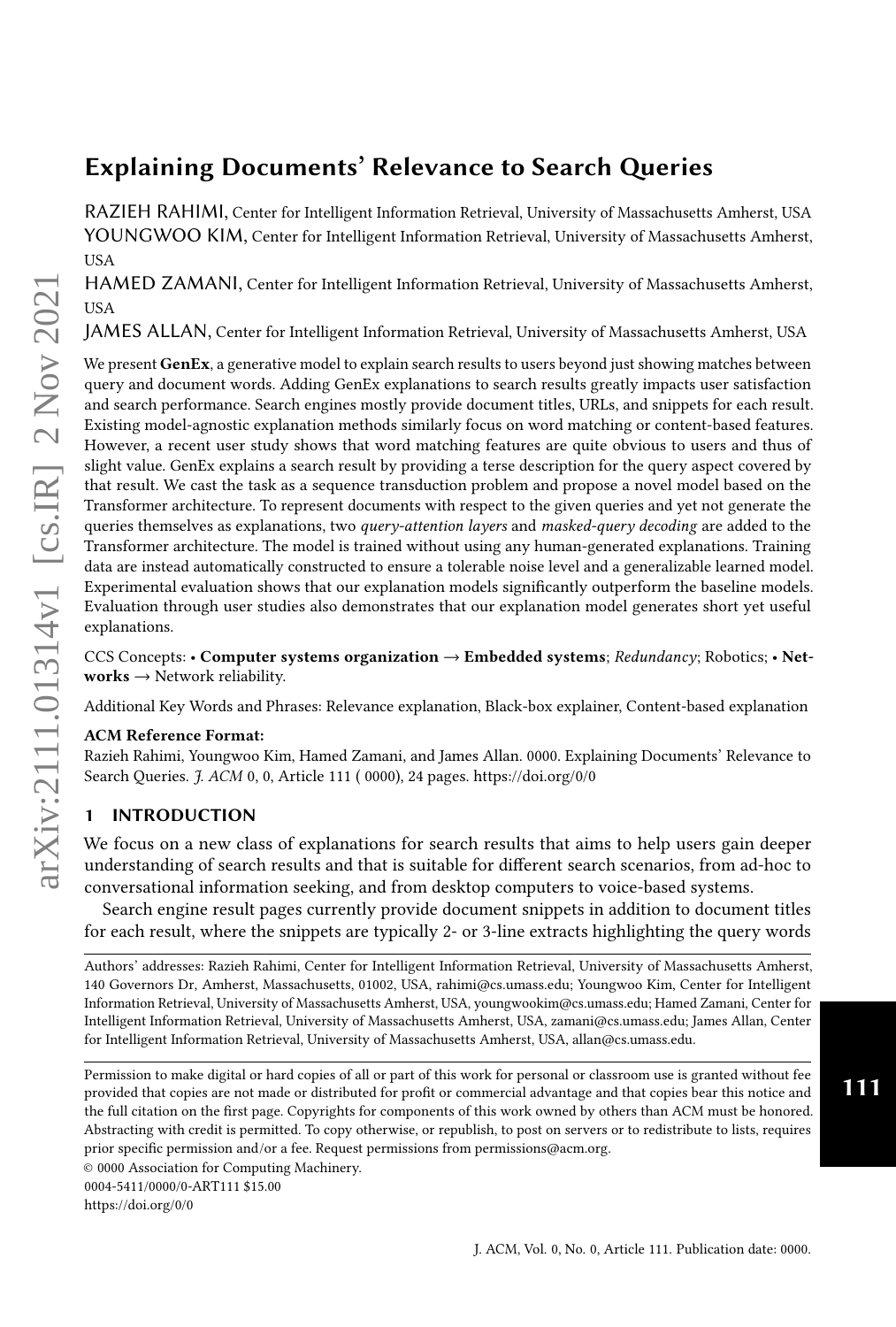in the documents' contents. Although it is known that the quality of that summary can have a significant effect on user interactions [\[40\]](#page-21-0), search snippets oftentimes are not coherent [\[68\]](#page-22-0) and fail to explain the documents' relevance to the submitted query [\[66\]](#page-22-1). Thus the users may be confused as why a document is presented in search results.

To address all these issues, we propose GenEx, an approach that generates terse explanations – on the level of noun phrases – for search results describing what aspect of the query is covered by a retrieved document. For example, suppose that in response to the query "Obamacare" a document is listed that discusses how income is subject to an additional tax. A desired explanation for the document is "IMPACTS ON MEDICARE TAX", which provides information beyond that of the snippet: "..tax to offset the costs of the OBAMACARE. this tax first took effect in 2013..." (as automatically generated by the Indri search engine).

We start this work by describing a set of studies to assess the usefulness of explanations like those produced by GenEx – that is, to explore whether the proposed explanations can help users make more accurate and/or faster relevance decisions? In Section [3,](#page-5-0) we describe and then compare two presentations of search results: 1) showing documents' snippets only, and 2) showing snippets and explanations. We demonstrate that when participants have the explanations, they reach consensus on relevant document in 23% more cases than when they have snippets alone. In addition, participants could detect the relevant document in 7 fewer seconds on average (22% faster) when explanations are provided.

The problem of constructing such explanations does not appear to have been studied previously in works on snippet generation or model-agnostic search result explanation. Prior work on model-agnostic explanation of information retrieval models is either local, focusing on explaining individual rankings [\[63\]](#page-22-2), or global, explaining the model behavior as a whole by training a simpler "interpretable" ranker, such as decision trees or a linear ranker [\[62\]](#page-22-3). Both types of work focus on explaining content-based features in ranking: which words or word-matching features contributed more in the provided rankings. Although useful in some cases, the recent study by Thomas et al. [\[66\]](#page-22-1) suggests that users of search systems benefit more from explanations describing documents' relevance beyond word matching.

Explaining documents' relevance faces the major challenging step of extracting and conceptually representing the query-related part(s) of the document content (possibly a small part of the document [\[69\]](#page-22-4)) with respect to generally vague short-keyword queries. In addition, as with the simpler task of general document explanation (such as headline generation [\[57\]](#page-22-5)), obtaining substantial amounts of manually-labeled training data is often costly and time consuming.

In Section [4,](#page-6-0) we cast the task of search result explanation as a sequence transduction problem, where an attention-based encoder-decoder architecture first provides a topic-focused contextual representation of a document and then generates desired explanations. We specifically extend the Transformer architecture [\[71\]](#page-22-6) by introducing a query attention layer in the encoder to represent query-focused parts of documents. We then mask the query in the decoder to generate coherent textual explanations of information in documents that satisfy the user information need.

We propose solutions to automatically obtain training data from the Web to bypass the expensive human labeling process. Our model is thus trained with no manually labeled training data. To build weakly-labeled training data with a noise level that a supervised encoder-decoder model can tolerate and that learns a model that generalizes to open-domain input texts, we combine samples from two sources: (1) Wikipedia articles as more controlled edited content than the entire Web, and (2) anchor texts in a collection of general web pages.

In Section [5,](#page-9-0) we describe extensive experiments on multiple datasets to evaluate GenEx. Our results show that GenEx significantly outperforms the baselines: it improves BLEU-1 by 67%-73%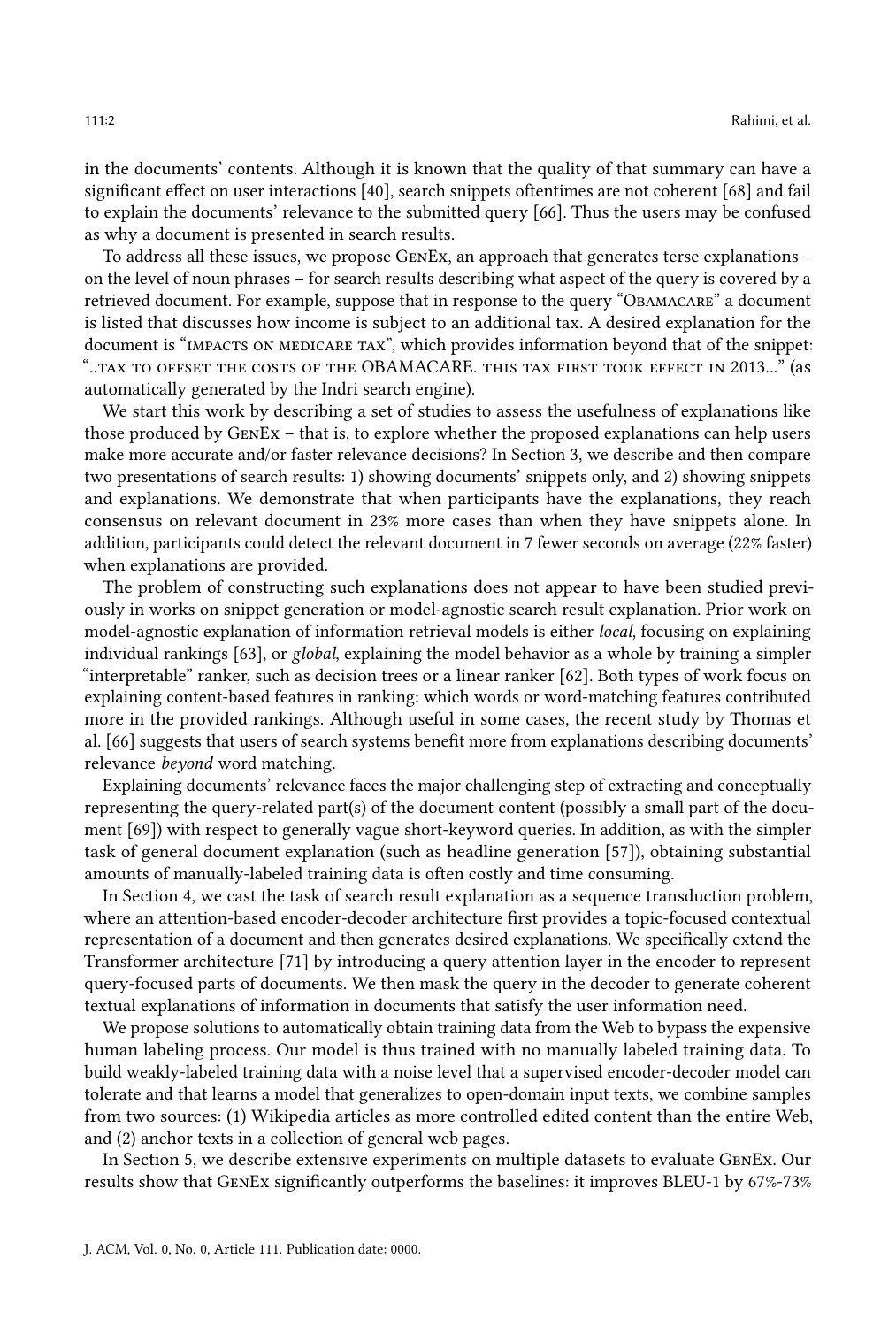as well as ROUGE-1 and ROUGE-L by 47% - 51%, all over the original transformer architecture on general test samples from the Web.

Since BLEU and ROUGE do not always correlate with human judgments, we continue in Section [6](#page-17-0) with a final study asking people to evaluate the quality of generated explanations, incorporating both relevance to the query and match to the documents' content. The results show that GenEx explanations are preferred over the strongest baseline by a majority of workers in 73% of samples, and tied in another 7%.

All datasets and user annotations collected in this study will be publicly available.

## <span id="page-2-0"></span>2 RELATED WORK

We review the related previous work on document summarization, snippet generation, and explainable search and recommendation.

# 2.1 Document Summarization

Document summarization is related to the defined task of search result explanation. As we aim to generate coherent and grammatically readable explanations, abstractive models for text summarization [\[8,](#page-20-0) [35,](#page-21-1) [44,](#page-21-2) [57\]](#page-22-5) better suit as finishing components of explanation generation models, compared to extractive summarization models [\[54\]](#page-22-7). Neural abstractive summarization started by generating headlines from the first sentence of news articles [\[57\]](#page-22-5) and was then applied to different settings, such as longer text inputs [\[8,](#page-20-0) [35,](#page-21-1) [44\]](#page-21-2). Although search result explanation is beyond summarizing document contents, even exploiting abstractive summarization techniques to different types of documents in the open-domain Web is not straightforward, as they need domain-specific fine-tuning at the very least to produce reasonable outputs [\[9\]](#page-20-1).

Dealing with no readily available labeled data, unsupervised training of sequence transduction tasks has been studied in some recent work. Since language understanding is required to generate fluent sequences (texts), using pre-trained language representation models, such as Word2vec and GloVe embeddings [\[42,](#page-21-3) [47\]](#page-21-4), ELMo [\[48\]](#page-22-8), BERT [\[14\]](#page-20-2), and UniLM [\[15\]](#page-20-3) can reduce the amount of training data required. The pre-trained language representation model Bert is used for ensuring fluency of generated text in the decoding step or representing input documents in the encoding step of text summarization models [\[36,](#page-21-5) [82\]](#page-23-1). Beyond using pre-trained components in conjunction with or as part of a sequence-to-sequence model, there are some pre-trained models for the sequence generation task [\[32,](#page-21-6) [65\]](#page-22-9). Unsupervised training of machine translation models as another example of sequence transduction has also been investigated in some studies [\[3,](#page-20-4) [4,](#page-20-5) [31,](#page-21-7) [51\]](#page-22-10).

#### 2.2 Snippet Generation

Snippet generation has been known a special type of document summarization, in which sentences, or sentence fragments, are selected to be presented in a search engine result page (SERP) [\[70\]](#page-22-11). It was also called query-biased summarization by Tombros and Sanderson [\[68\]](#page-22-0). Snippet generation is an active area of research and has been studied in the context of Web search [\[74\]](#page-23-2), XML retrieval [\[24\]](#page-21-8), semantic search [\[78\]](#page-23-3), and more recently dataset search [\[79\]](#page-23-4). Early Web search engines presented query-independent snippets consisting of the first tokens of the result document. Google was the first Web search engine to provide query-biased summaries [\[70,](#page-22-11) [74\]](#page-23-2). Bast and Celikik [\[5\]](#page-20-6) proposed an efficient solution for extractive snippets by taking advantage of inverted index, a popular data structure used in most information retrieval systems. Recently, Chen et al. [\[7\]](#page-20-7) proposed abstractive snippet generation as a potential solution to circumvent copyright issues. The authors demonstrated that despite the popularity of extractive snippets in the current search engines, abstractive summarization is equally powerful in terms of user acceptance and expressiveness.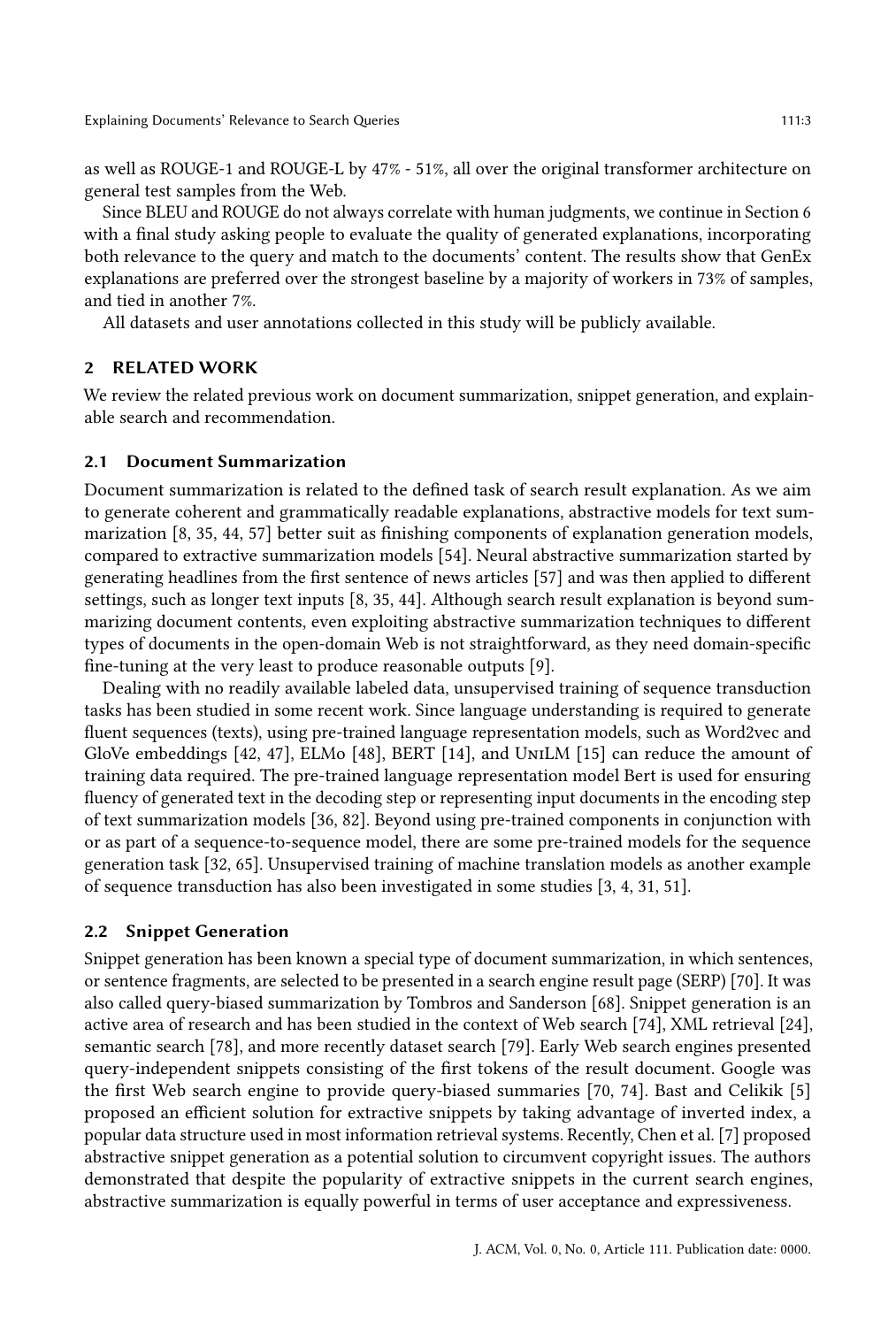Although snippet generation, and in general query-focused document summarization, is closely related to GenEx explanation, they are fundamentally different. GenEx explanations are terse, consisting of a few words, while snippet generation models try to select or generate a few sentences or even a paragraph. In addition to the length, the goal of these tasks are different. Query-focused summarization tries to find a set of sentences or passages containing frequent and close occurrences of query tokens, while GenEx aims to describe what such sentences convey about the query, explicitly avoiding the query words themselves. While previous work on snippet generation tries to select or generate a few sentences or even a paragraph, explaining the documents' relevance to a query in a few words is a challenging task.

#### 2.3 Explainable Search and Recommendation

How to define and evaluate interpretability and explainability of machine learning models are discussed in several studies [\[16,](#page-20-8) [21,](#page-20-9) [34,](#page-21-9) [43,](#page-21-10) [53\]](#page-22-12). But, application of machine learning techniques to different tasks can impose task-specific requirements on definition and evaluation of suitable explanations. Explaining search results has been briefly studied in recent years. Describing relationships between entities in queries is considered an explanation of search results and is generated based on incomplete descriptions of relationships in knowledge graph [\[75,](#page-23-5) [76\]](#page-23-6). As users' information needs are very diverse, search result explanations requires description of much more relevance factors than relationships between entities, which we aim to extract and describe. Some models explain search results by providing a set of keywords (with their estimated weights) for each document by training another ranker to simulate the scores of a black-box ranker [\[55,](#page-22-13) [61](#page-22-14)[–63,](#page-22-2) [72\]](#page-22-15). These models mainly explain search results following the posthoc explanation method for classifiers - LIME [\[52\]](#page-22-16). Specifically, Singh and Anand [\[62\]](#page-22-3) interpret a base ranker by training a second tree-based learningto-rank model with an interpretable subset of content-based ranking features, such as frequency and TF-IDF. Training data for the second ranker is generated from the outputs of the base ranker. Sen et al. [\[60\]](#page-22-17) also use basic retrieval heuristics (frequency of a term in a document, frequency of a term in a collection, and length of a document) as explanation features. While these interpretable features seem to be useful for system engineers, how to use them to provide explanations for users is unexplored.

Singh and Anand [\[63\]](#page-22-2) uses LIME to explain the output of a ranker, which is based on perturbing the instance to be explained. The authors cast the ranking task as a classification task and obtain binary labels of relevant or non-relevant for perturbed documents based on three ways: top-k binary, score-based, and rank-based. These perturbed instances with their binary labels are then fed to the LIME explainability model and visualized as in the original, using bar-charts to show word contributions to the model's decision.

Fernando et al. [\[18\]](#page-20-10) explore a model-introspective explainability method for neural ranking models. They use the DeepSHAP [\[37\]](#page-21-11) model to generate explanations and defined five different reference to generate explanations: 1) document only containing OOV words, 2) document built by sampling words with low IDF values, 3) document consisting of words with low query-likelihood scores, 4) document sampled from the **collection** that is not available in the top-1000 ranked list, and 5) document that is sampled from the bottom of the top-1000 documents retrieved. They found that DeepSHAP's explanations highly depends on a reference input that needs to be further investigated. The authors also compared DeepSHAP's explanations with those generated by EXS [\[63\]](#page-22-2) based on LIME and found that they are significantly different. They note that this difference by the two explanation models is concerning, especially in the absence of gold explanations. Verma and Ganguly [\[73\]](#page-23-7) propose a model-agnostic approach based on a weighted squared loss to explain rankers as well as three sampling approaches to perturb the document in the instance to be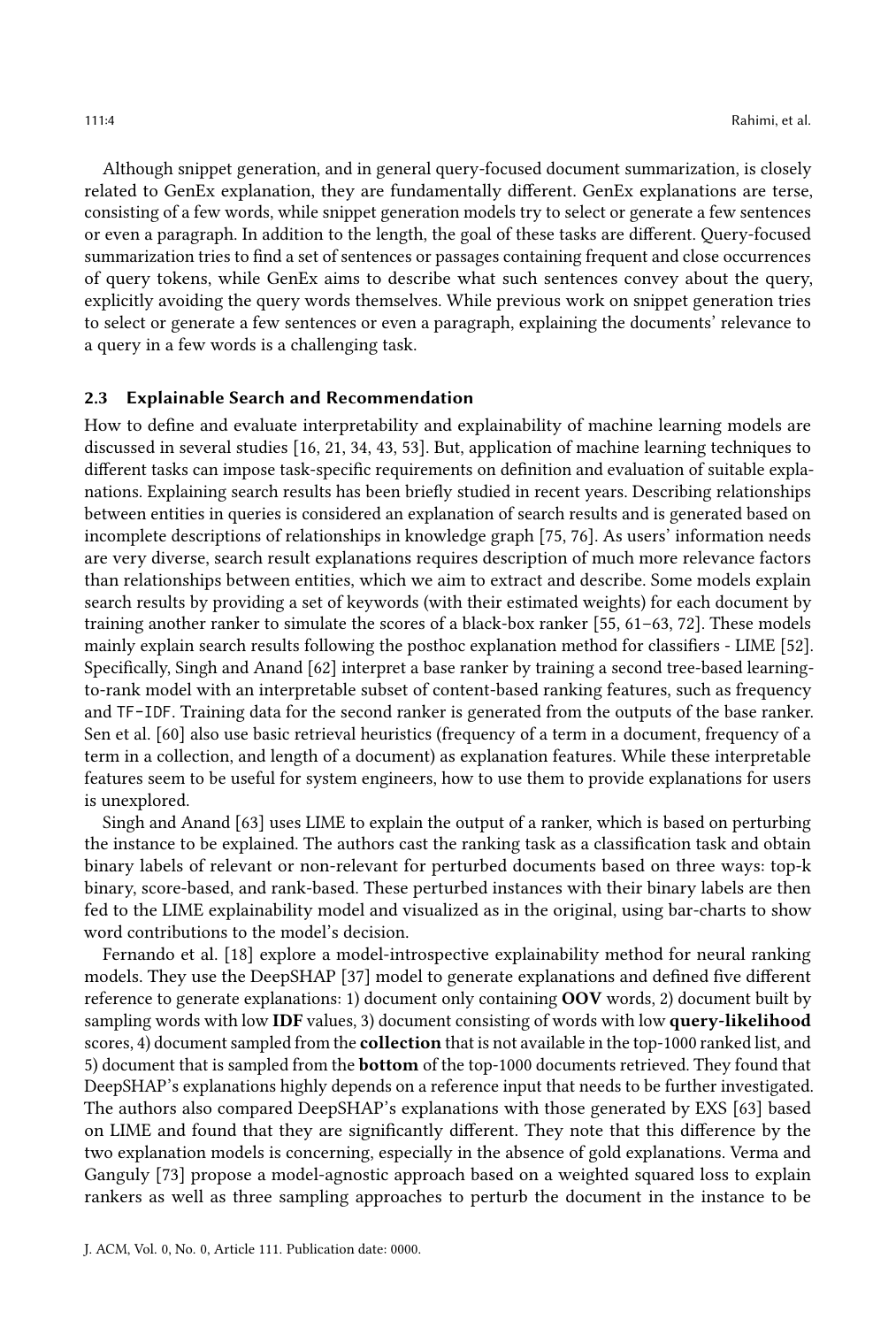explained: uniform, biased, and masked sampling. Explanation features in their work consist of words.

Recently, Singh et al. [\[64\]](#page-22-18) propose a local model-agnostic method for explaining learning-to-rank models. They define interpretability features based on IR heuristics and propose two metrics, validity and completeness, to generate explanations. They propose a greedy approach to find a subset of the features such that there is a high correlation between the rankings produced by the selected features and the original black-box model, i.e., high validity. They try to jointly maximize completeness, which is defined as the negative of the correlation between non-explanation features and the original ranking. Correlations between ranked lists are measured using the Kendall's Tau.

Helping users interpret search results can be different than, and thus not possible through, presenting (partial) information about how search engines work, such as providing (interpretable) ranking features to users. In a recent study, Thomas et al. [\[66\]](#page-22-1) investigated how users perceive rankings provides by a search engine, with the goal of finding out what forms of explanations may help users. The authors identified six core concepts that used in ranking at Web scale such as relevance and diversity. Participants are asked about why each result is chosen. Although diversity had been identified as important ranking factor before collecting user responses, less than 1% of users found that search results are presented because of diversification to cover different intents and facets of queries. In more details, diversity has the lowest mentions in the collected responses. They mainly performed a set of user studies and online surveys to better understand the mental model of users while using the web search engines. In this work, we propose a model for explaining to what aspect (or facet) of the query, the document is relevant. We believe adding our explanations to SERP could address the issue found by Thomas et al. [\[66\]](#page-22-1) about query intents and facets.

Explainable recommendation has recently attracted considerable attention [\[84\]](#page-23-8). For instance, Ai et al. [\[2\]](#page-20-11) recently proposed a model based on dynamic relation embedding to produce explanation for recommendation in the context of e-commerce. Content-based models for explanation of recommender systems are closer to explanation of search results than those of collaborative filtering, yet structures in items and user-item interactions are not available in Web search.

## 2.4 Query Aspects

Mining query aspects to diversify search results [\[58\]](#page-22-19) is also related to our work. Most approaches in this category are based on query reformulations found in a query log [\[6,](#page-20-12) [50\]](#page-22-20) or existing taxonomy or knowledge bases such as Open Directory Project [\[1\]](#page-20-13). Other than these sources, there are some work that extract query facets from the search results. For example, Wang et al. [\[77\]](#page-23-9) cluster the phrases from top retrieved documents to extract query aspects. Kong and Allan [\[28,](#page-21-12) [29\]](#page-21-13) use pattern-based semantic class extraction, such as "NP such as NP, NP, ..., and NP, to obtain a list of candidate query facets. Their proposed models based on the directed graphical model or clustering then filters out noisy candidates. Later, Kong et al. [\[30\]](#page-21-14) extend their model to utilize pre-search context in prediction of query intents. QDMiner [\[17\]](#page-20-14) also extract query facets from top search results by using predefined patterns to obtain candidates from free texts. In another line, Ruotsalo et al. [\[56\]](#page-22-21) propose to model query intent by incorporating feedback from users. Although expected explanations to be generated can reveal query aspects, the defined task is different than existing models for mining query aspects as we are interested in explaining the relevant part of a single document's content to a given query without using other sources of information. In addition, existing models for extraction of query aspects from top search results are based on predefined patterns, thus the aspects are generated in the extractive setting, while our model generates abstractive explanation for a given query-document pair.

Iwata et al. [\[25\]](#page-21-15) propose AspecTiles to present the degree of relevance of a document to each query aspect where the query aspects are given. Our focus in this work is not about what is a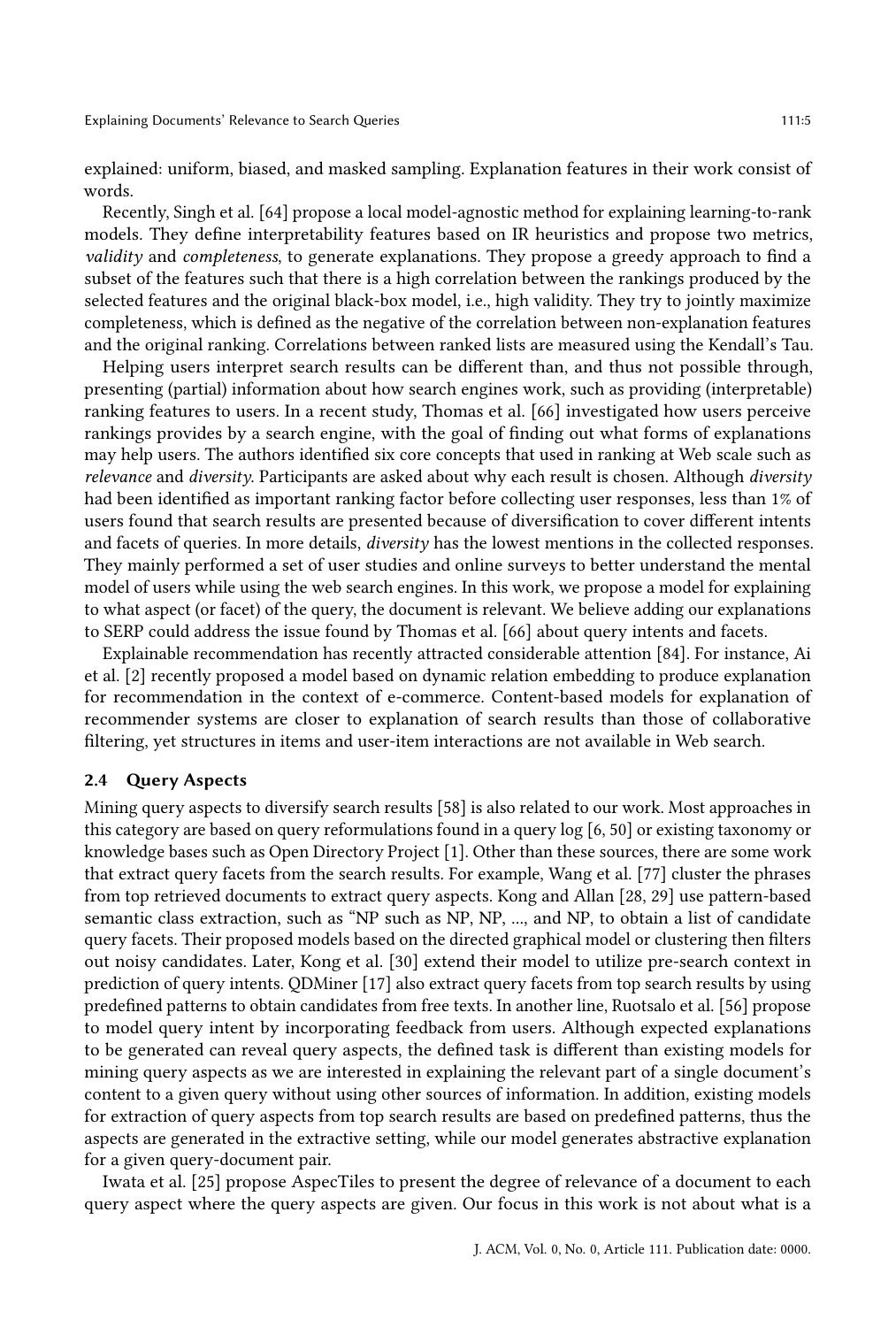<span id="page-5-2"></span>

Fig. 1. Different schemes of search result presentation for the user study on usability of explanations.

good way to present the generated explanations to users, but about how to generate high-quality explanations. Having explanations, AspecTiles can be one way to present them to users.

#### <span id="page-5-0"></span>3 USABILITY STUDY

We start with a user study<sup>[1](#page-5-1)</sup> to investigate whether GENEx-style explanations can actually improve the effectiveness and efficiency of search, as two main goals of explanations proposed by Tintarev and Masthoff [\[67\]](#page-22-22). More specifically, we investigate whether providing the explanation to users helps them predict the relevance status of documents faster and/or more accurately. We developed two schemes for presentation of search results, illustrated in Figure [1:](#page-5-2) in one scheme (on the left), document are represented by their snippets alone; in the other, documents are presented using the same snippets but also an explanation in a column on the right side of the page.

We simulate the output of a search engine and creation of explanations for this study. We randomly selected 40 articles from Wikipedia that have at least five sections with headers other than "stop headers" such as references or see also. Each section of that article is treated as an "aspect" of the query that a user might be interested in. We manually developed TREC-style narrative descriptions of the aspects to reduce ambiguity. For four selected articles, the narratives were sufficiently difficult to construct that we discarded the articles. The snippets were obtained using the Indri toolkit<sup>[2](#page-5-3)</sup>.

For each query (article title), we created a document per section where the section was deemed relevant to its heading (aspect). By construction, each query had at least five aspects: in the end we had 36 queries leading to 240 unique query-aspect pairs each of which had its section content as a single relevant document. (We will use Wikipedia similarly later in Section [5.](#page-9-0))

Each search result in this study was associated with a query-aspect pair. We select the aspect's relevant document and four other documents from the same article so exactly one of the five is relevant. The ordering is random for each pair but is the same for both conditions (with and without the explanation).

We carried out the study on Amazon Mechanical Turk using master workers in the United States who had a high task approval rate. Subjects were provided with search results using one of these presentation schemes and asked to select the document that was relevant to the user's intent (as described by the aspect narrative). A worker was presented with four search results in sequence but could opt to do additional sets. A set comprised four distinct queries and either all included or all excluded explanations. We captured the selected documents as well as workers' response time.

<span id="page-5-1"></span> $1$ Location omitted for review Institutional Review Board number omitted-for-review.

<span id="page-5-3"></span> $^{2}$ <https://www.lemurproject.org/indri.php>

J. ACM, Vol. 0, No. 0, Article 111. Publication date: 0000.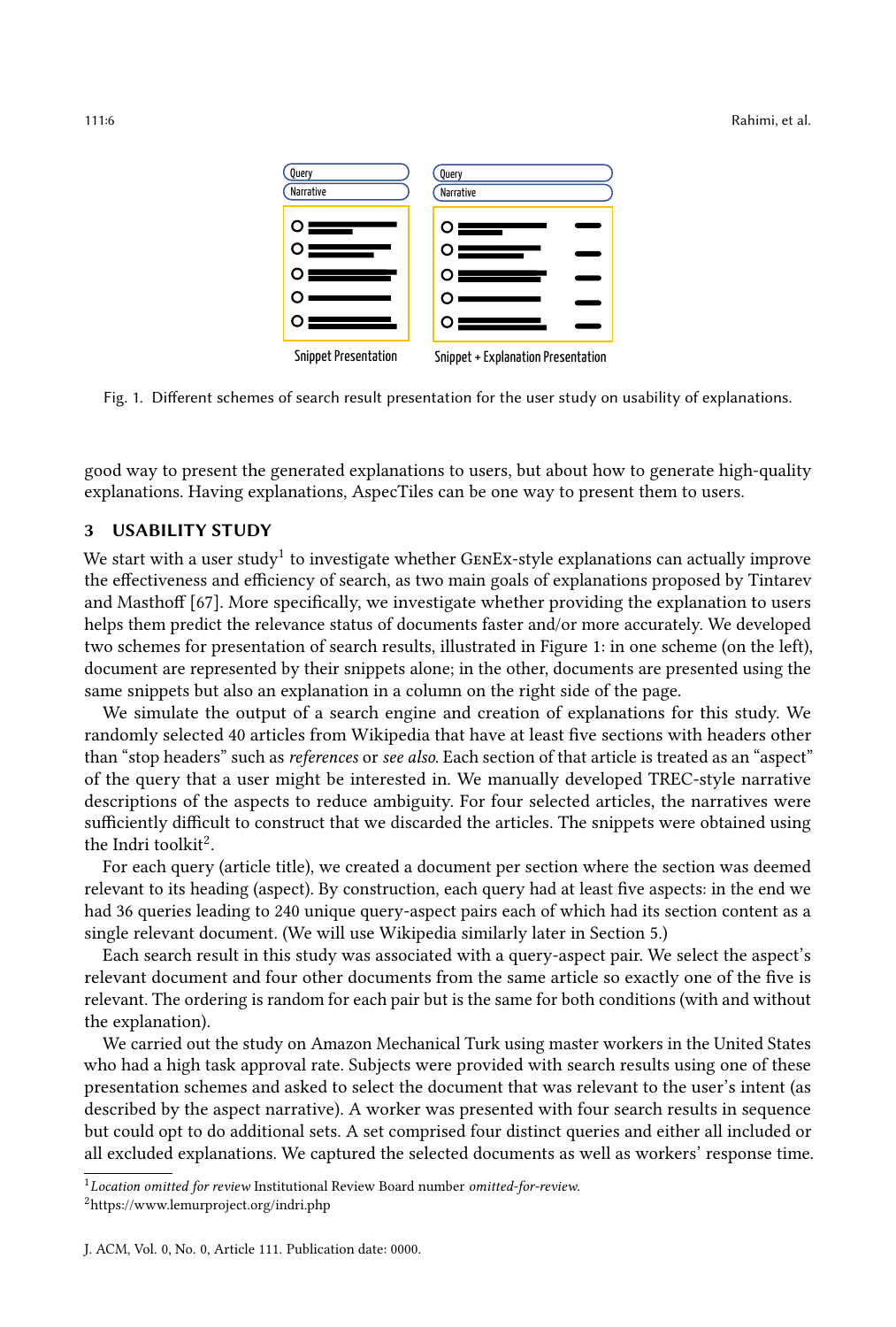<span id="page-6-1"></span>

| Style           | $\mathcal{K}_f$ | Correct<br>relevant | Majority<br>relevant | Avg. res.<br>time(s) |
|-----------------|-----------------|---------------------|----------------------|----------------------|
| Snippet only    | 0.67            | 66%                 | 168 (70%)            | 35.7                 |
| Snippet + Expl. | 0.92            | 91%                 | 224 (93%)            | 23.1                 |

Table 1. Usability study results.

If the mouse was idle for 2 minutes, we assume the worker is not active and reset the timer. Each presentation of the result list of a query-aspect pair is judged by three different workers.

By construction, every query-aspect pair has a relevant document. Users who selected the wrong document more than twice in a set were deemed to have failed – possibly because they were randomly clicking and not attending to the task – and the set was rejected (and put back in the pool for annotation). However, if workers felt that there was not a relevant document, we required them to describe why they felt that way. If their reasoning was solid, we accepted the set that would otherwise have been rejected. In the end, 240 query-aspect pairs were presented in two styles (with or without explanation) and annotated by three distinct workers, for a total of 1,440 accepted judgments. A total of 51 unique workers participated.

Recall that our question is whether the explanation helped users identify relevant documents faster and/or more accurately. Table [1](#page-6-1) summarizes the results of this study. To consider accuracy, we first look at the agreement among the three annotators, measured by Fleiss' Kappa ( $\mathcal{K}_f$ ) [\[59\]](#page-22-23). We find that agreement is substantially greater with the explanation:  $\mathcal{K}_f$  increases by 37% from 0.67 (substantial agreement) to 0.92 (almost perfect). The fraction of all judgments that are correct increases by 38% with the explanation and the proportion of the 240 instances where the majority judgment is correct show a 33% climb from 168 to 224. We conclude that the explanation presented greatly increased the consistency and accuracy of identifying relevant documents.

We also compare the average response time for query-aspect pairs. The average time for selecting the correct relevant document decreases from 32.4 to 25.4 seconds when explanations are also provided, which is a 22% decrease. To be sure we were ignoring times when the worker was perhaps unfaithful to the task (so rapidly clicking), we only include cases where the majority of workers selected the relevant document in both presentation schemes. There was one case that the majority voted on non-relevant documents when explanations are provided, but voted on the relevant document given just the snippets. The average response time is thus evaluated over 167 query-aspect pairs. Each query-aspect pair thus had 2 or 3 correct responses. We report the macro-average of response times for correct responses in Table [1,](#page-6-1) showing a 35% decrease when explanations are also provided for search results.

We highlight that this study used manually generated search results and relevance judgments. Nonetheless, the results strongly suggest that adding explanations to snippets can greatly improve both the accuracy and speed of judging documents for relevance. Buoyed by those results, we next propose GenEx, an approach for creating these explanations.

# <span id="page-6-0"></span>4 GENERATING TERSE EXPLANATIONS

Neural approaches to explanation generation conceptualize the task as a sequence transduction problem. A major approach to this problem is based on the encoder-decoder architecture, where an encoder processes the input tokens and a decoder generates explanation tokens, autoregressively. In the defined task of explaining documents' relevance to a search query, the encoder is expected to learn a contextual representation of the document, capturing the query related parts of the document. The decoder, on the other hand, should generate a text that explains how the document is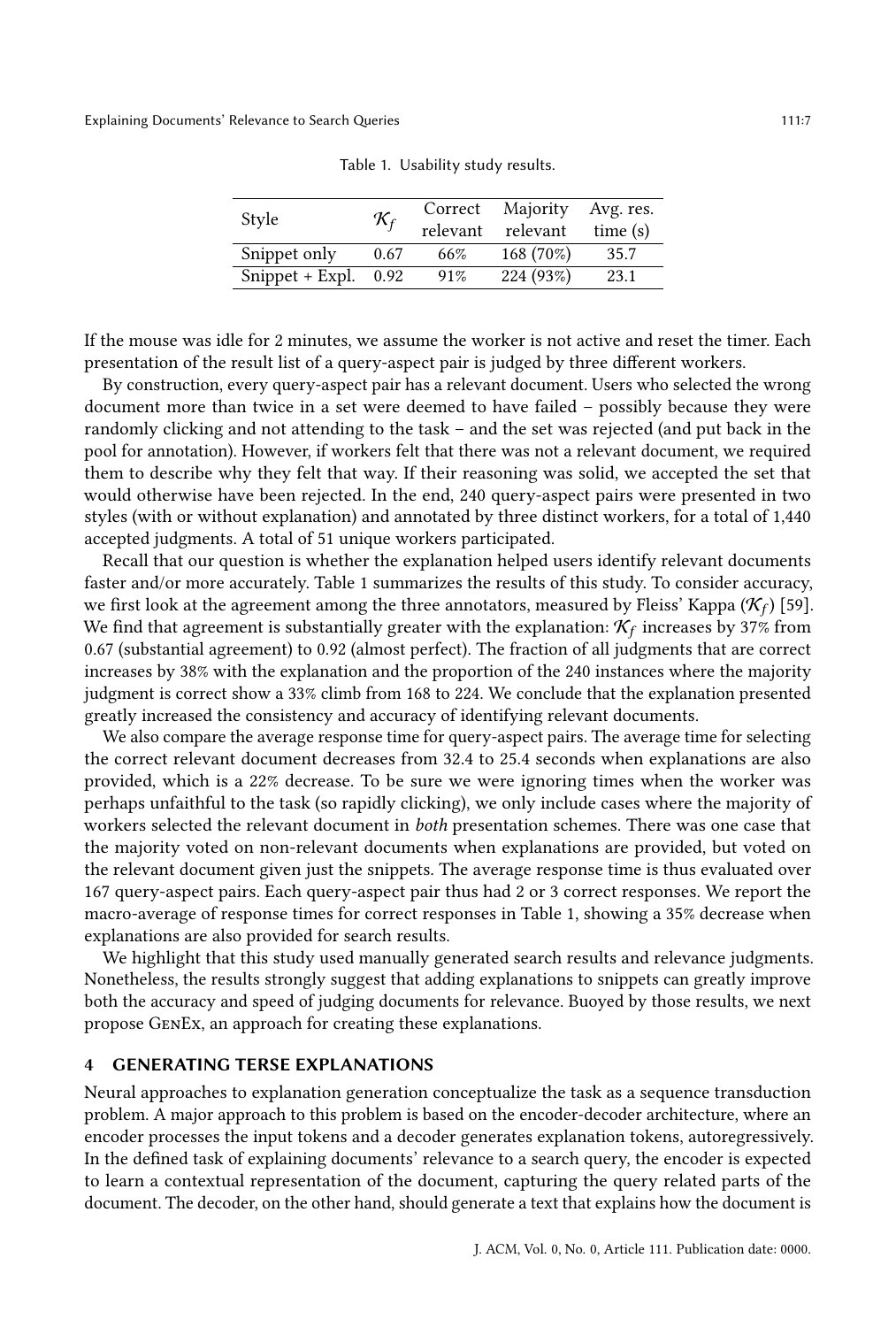<span id="page-7-0"></span>

Fig. 2. GenEx Architecture (residual connection and layer normalization for each sub-layer in green boxes have been omitted to enhance the clarity of the figure).

relevant to the query. In this section, we introduce GenEx, our approach for generating documents' relevance explanations.

#### 4.1 Problem Formulation

Given a query **q** and a document **d**, the goal is to learn an abstractive explanation model  $\mathbf{e} = \mathcal{F}(\mathbf{q}, \mathbf{d})$ to generate a text sequence e that explains how the given document d is relevant to the query q. The explanation generated by the model may include tokens that do not actually occur in the document. A training instance for this task is thus denoted as the triplet (q, d, e).

#### 4.2 Input Representation

We first tokenize queries, documents, and target explanations using subword tokenization following Wu et al. [\[80\]](#page-23-10) and encode tokens with a pre-trained vocabulary embeddings [\[14\]](#page-20-2).

We then add **positional encodings** to the **token embedding** using the sine function following the Transformer model [\[71\]](#page-22-6) to capture the relative positions of tokens in input and target sequences given to the encoder and decoder, respectively.

Finally, as the input to the explanation task consists of query and document parts, we add a special token at the end of each part of the input. We also construct a **segment embedding** in two ways as the input to our explanation models: (1) segment embeddings indicating whether a token belongs to the query or to the document, and (2) embeddings indicating whether a token occurs in the query or not. The choice of segment embedding is based on the model architecture and will be discussed later.

#### 4.3 Contextual Encoding of Query and Document

A straightforward solution to handle the two-input characteristic of the explanation task is to concatenate query and document tokens separated using a special token, and then feed the obtained vector to the encoder of a sequence-to-sequence model, such as the Transformer encoder [\[71\]](#page-22-6). The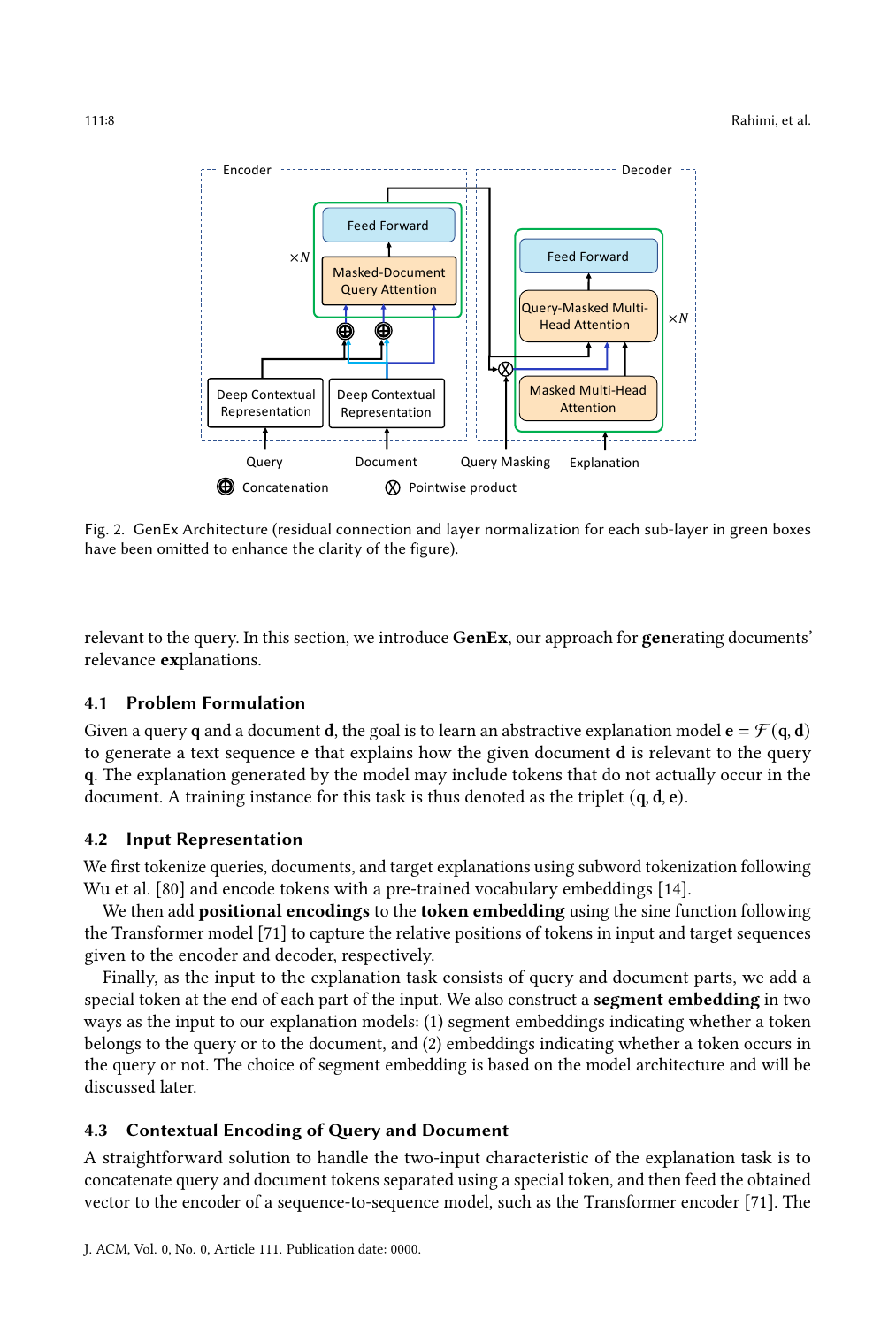Explaining Documents' Relevance to Search Queries 111:9

input sequence to the model is thus as follows:

<span id="page-8-0"></span>
$$
(q1,..., qm, \sigma, d1,..., dn),
$$
\n(1)

where  $\sigma$  is a special separation token, similar to the input of several Bert based models for different tasks such passage/document ranking [\[45\]](#page-21-16) or question answering. We observed, however, that concatenation of short keyword queries with long documents does not lead to sufficient attention weights from document tokens to the query tokens. This is while learning a query-focused representation of documents is crucial for generating explanations.

To learn proper attention from document tokens to query tokens, we first build two input sequences for a given query and document. These inputs are then separately fed to the Transformerbased encoder model with shared weights. The self-attention mechanism in the Transformer leads to contextual representations of query and document tokens. The query and document representations obtained by this encoding component are denoted as  $z_q$  and  $z_d$ , respectively. This architecture also allows pre-computation of document representations similar to the recent Bert-based rankers [\[26,](#page-21-17) [38\]](#page-21-18).

#### 4.4 Query Attention Layer

To obtain query-focused representations of documents, we propose another encoder model on top of the learned contextual representations of document tokens. The architecture is shown in Figure [2.](#page-7-0) This second encoder model is based on the Transformer encoder where self-attention layers are replaced with masked-document query attention layers. This layer consists of three parameter matrices  $W_O$ ,  $W_K$ , and  $W_V$ . The query attention layer computes the following attention matrices based on inputs different from the self-attention mechanism:

$$
Q = z_d \times W_Q,\tag{2}
$$

$$
K = (z_q || z_d) \times W_K,\tag{3}
$$

$$
V = (z_q || z_d) \times W_V, \tag{4}
$$

where ∥ donates concatenation of representations build from previous encoder layers. The representation of each document token is then updated using the scaled dot-product attention function of the Transformer as below:

$$
Attention(Q, K, V) = softmax(\frac{QK^{T}}{\sqrt{k}})V,
$$
\n(5)

where  $k$  is the dimension of the keys  $K$ . However, we mask the scaled dot product in a way to prevent a document token from attending to other document tokens. Therefore, the output representation of a document token is computed as a weighted sum of the attention values corresponding to itself and query tokens. Lastly, representations are obtained by concatenation of outputs from multiple attention functions, each projecting its inputs to a different subspace. The input and output dimensionality of query attention layers are the same and a stack of  $N$  query attention layers is used in the second encoder component. The representations of document tokens from the second encoder component constitute the input of the decoder.

## 4.5 Query-Masked Decoding

Documents on top of a search engine result page often contain query tokens with high frequencies [\[39\]](#page-21-19). In addition, our encoder consists of masked-document query attention layers, which highlight the query related part of the document. Therefore, it is likely that the decoder generates query tokens as the explanation of a document's relevance. However, this is not desired; the model should generate explanations that provide more information other than the query itself, otherwise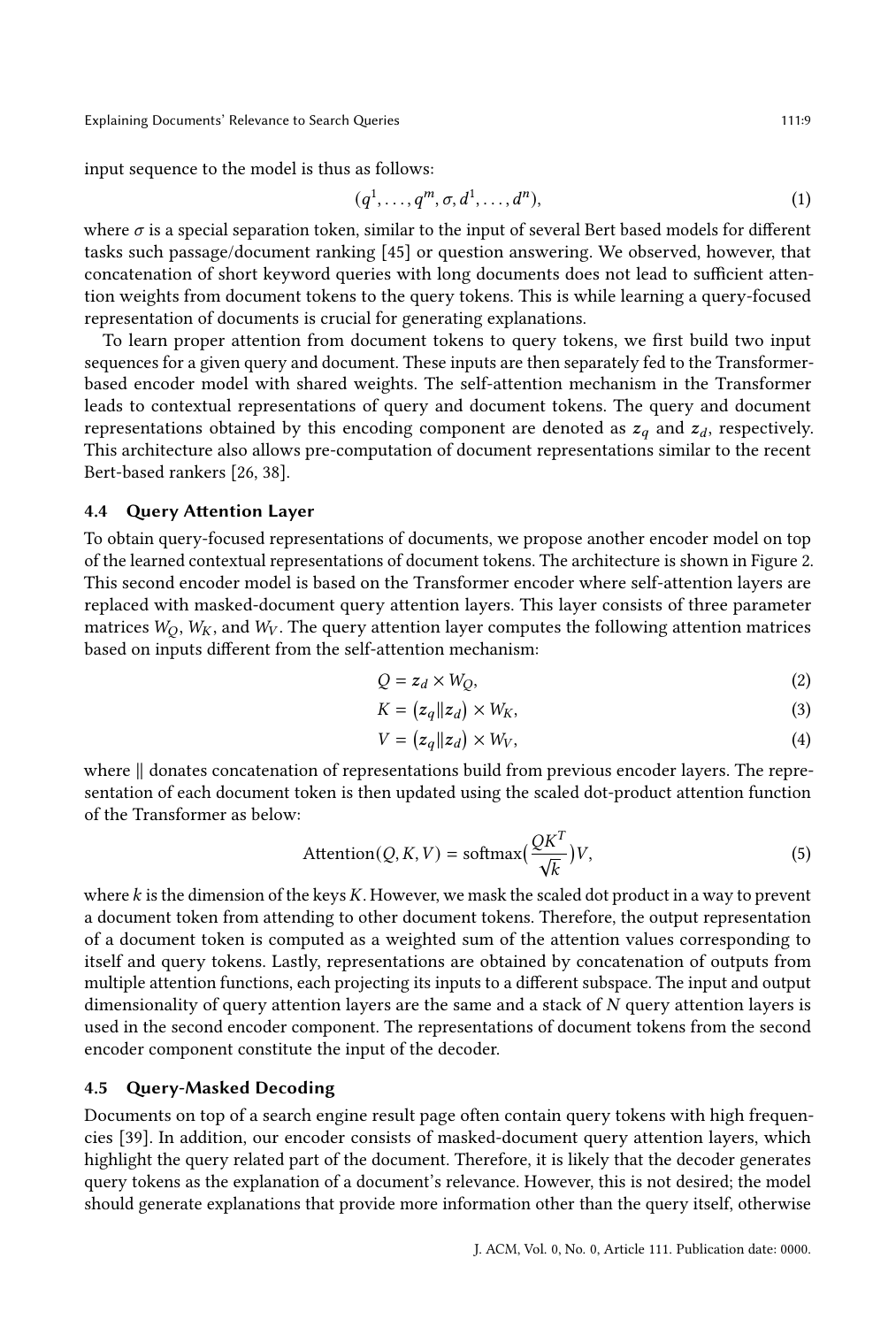|                                | Train     | Dev     | <b>Test</b> |
|--------------------------------|-----------|---------|-------------|
| number of samples              | 6,386,916 | 336,425 | 10.000      |
| average length of queries      | 4.2       | 42      | 42          |
| average length of documents    | 231.8     | 231.8   | 233.2       |
| average length of explanations | 2.4       | 2.5     | 2.5         |

<span id="page-9-2"></span>Table 2. Wiki dataset statistics, where each sample consists of a query-document-explanation triple, and average values of length are calculated on the specified element of samples.

the generated explanation is useless. Therefore, we generate explanations by extending the Transformers Decoder architecture [\[71\]](#page-22-6) using a query masking mechanism to reduce the probability of generating query tokens by the decoder. To achieve this, we use a masked multi-headed attention for the encoder-decoder attention layer in which the query tokens in both query and document are masked. This makes every decoder position to attend over only non-query tokens in the input sequence.

Note that query tokens are not replaced with a special mask token, because these tokens are central in building the representation of documents. Instead, the representations of query tokens are masked during the decoding process to allow the model to describe the query-related information that the document provides.

#### <span id="page-9-0"></span>5 EXPERIMENTS

#### 5.1 Datasets

We constructed Wiki training data using Wikipedia articles. In this dataset, each section of a Wikipedia article is treated as a document. The section documents extracted from a Wikipedia article are all relevant to the query built from the article's title, with their section headers as their explanation labels. For the work discussed here, we use a March 2019 dump of English Wikipedia. Only Wikipedia articles are used for building the dataset, and Wikipedia pages such as disambiguation and redirect pages as well as administration pages such as talk, user, and maintenance pages are removed. Articles with URL links as their titles are also removed. We extract all text from each Wikipedia article, filtering out unwanted data such as HTML markup, using WikiExtractor<sup>[3](#page-9-1)</sup> and then discard any article that has fewer than 500 characters of text. A section is not included unless it contains at least 20 tokens. Sections with highly-frequent headers such as "references" and "see also" are removed. The obtained samples are randomly divided into train, validation, and test samples referred to as the Wiki test set. Statistics of Wiki dataset are reported in Table [2.](#page-9-2) The reported length values are based on tokens obtained by using sub-word tokenization. Explanations having a token not occurred in the query or document are counted as abstractive explanations. Almost 98% of explanations have a token not occurred in the input sequence.

We also built **Anchor training data** to improve the generalizability of learned explanation models. Ideally, we could have used Web search logs for mining different facets of a head query, but they are not publicly available due to concerns about user privacy. However, it has been shown that anchor text can effectively simulate real user logs for query reformulation techniques [\[13\]](#page-20-15). Based on that work, we approximate query facets using widely available anchor text data, where different anchor texts linking to a particular page approximate query facets relevant to that page. For this purpose, we follow the *subtopic clarification by keyword* observation through user log analysis [\[23\]](#page-20-16). We used the external version of the *anchor text for ClueWeb09* dataset<sup>[4](#page-9-3)</sup> to build

<span id="page-9-1"></span><sup>3</sup><https://github.com/attardi/wikiextractor>

<span id="page-9-3"></span><sup>4</sup><http://lemurproject.org/clueweb09/anchortext-querylog/>

J. ACM, Vol. 0, No. 0, Article 111. Publication date: 0000.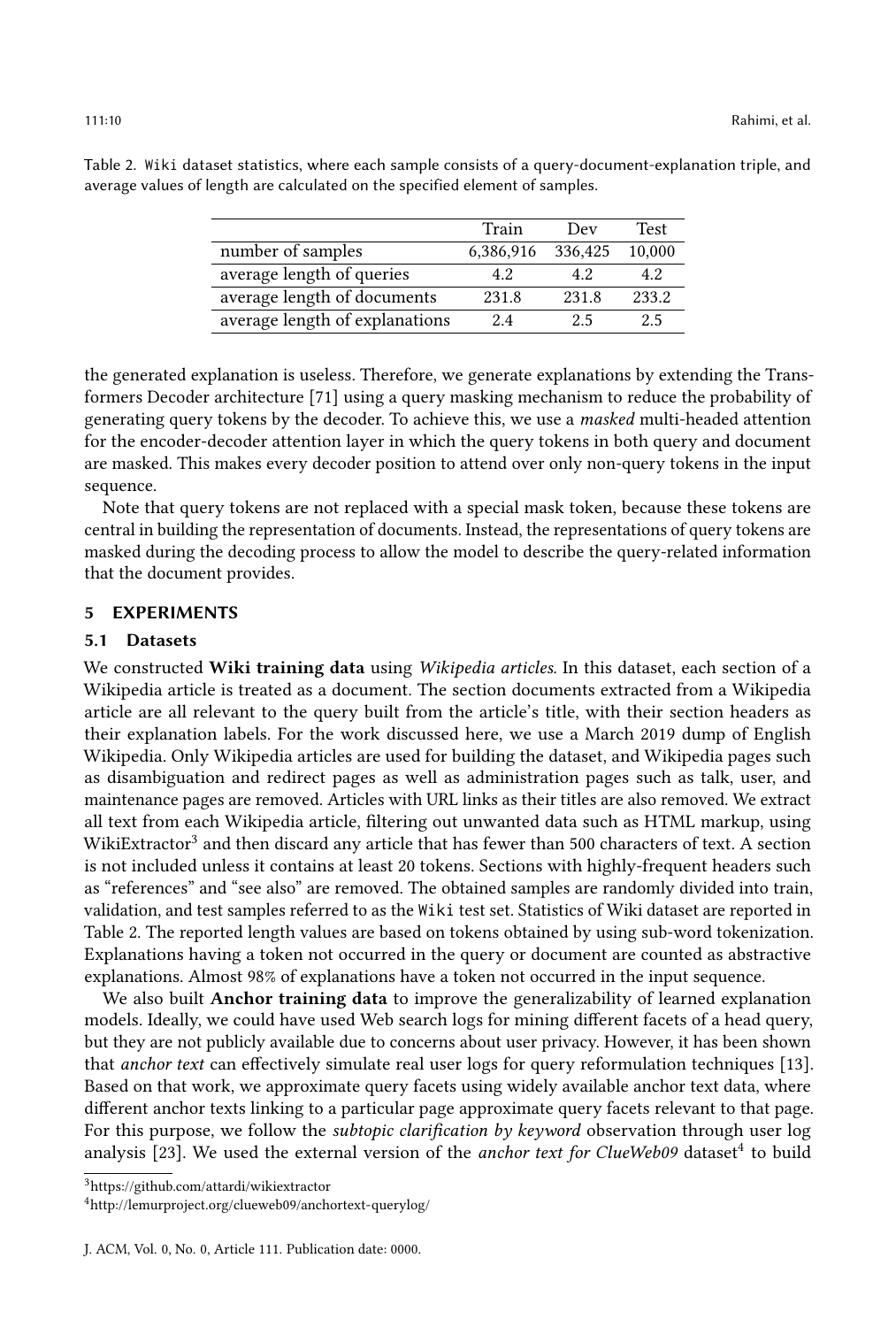training data for the explanation task. All anchor texts to one page that start with the same prefix words are grouped together. The common prefix is then considered as a query, and each suffix is considered as a facet of the query. The linked page is considered to be a relevant document to the query. We performed a number of post-processing steps on the extracted query facets. For examples, facets containing words such as "homepage" or "website" are disregarded. Stopwords such as "of" or "and" are removed from the beginning of query facets.

Clue-Res test data is generated from the ClueWeb09 category B dataset<sup>[5](#page-10-0)</sup> which is a standard TREC collection and has been used in the TREC Web track for several years [\[10,](#page-20-17) [11\]](#page-20-18). Topics from TREC Web track 2009 to 2012 are used to build test samples. We use the title of a TREC topic as the query, and subtopics of relevant documents in judgments as the set of explanations. Some topics have multiple subtopics. Navigational subtopics as well as the first subtopic of queries are discarded since first subtopics mainly provide general description of queries and are not focused around a query facet. Subtopic descriptions are manually rephrased by removing phrases such as "I'd like to find information about". This test set contains 543 samples.

We built Passex test data using the passage ranking dataset of TREC 2019's Deep Learning Track<sup>[6](#page-10-1)</sup>. The TREC passage ranking dataset is built based on the MS MARCO dataset where passages retrieved with respect to the test questions are judged for relevance in much more details. Questions having more than 30 relevant passages in the dataset are chosen for building our evaluation samples. Questions are then manually rephrased as short keyword queries and explanations. Some questions whose conversion to query and explanation were not straightforward are ignored in this step. Also relevant passages with less than 100 tokens are removed. In the end, there are 27 unique queries and 188 evaluation samples in the built Passex dataset.

Note that target outputs in the built test samples are not precise explanations. These test sets are constructed to have approximate out-of-domain samples to guide the development of a generalized explanation model. In the current study, we focus on explaining why a document is relevant to a query by providing the query aspect that the document covers as supportive evidence. Explanation of non-relevant documents to a query is left for future work.

Pre-processing steps. Document texts, queries, and ground truth explanations are lowercased, and encoded using sub-word tokenization following Wu et al. [\[2016\]](#page-23-10) with Bert vocabulary<sup>[7](#page-10-2)</sup> of size 30,522. We consider only documents that have more than 20 tokens, and truncate long documents. Documents of the Wikipedia dataset are truncated if required by keeping the first  $L$  tokens. We do not truncate the output sequence, but we ignore training samples whose explanations (subheadings) are longer than 15 tokens. Documents chosen from the ClueWeb dataset for building anchor dataset are extractively summarized as below.

Extractive summarization of long documents. Documents are segmented into sentences using the NLTK toolkit<sup>[8](#page-10-3)</sup>. Sentences with exact occurrences of query terms where document and query terms are stemmed using the Porter stemmer, are chosen to be in the query-biased extractive summary of the document. To capture all query-related information of the document, we also compare the Word2vec pre-trained embeddings of all pairs of query-document terms. A sentence whose most similar term to a query term has a score higher than a defined threshold of 0.8 is retained for the summarized version of the document. If the length of selected sentences is less than  $L$ , then additional sentences with the highest contextual similarity to the query are added in the order of their occurrence until no other sentences can be added to the summary while keeping the length lower than or equal to the length cap  $L$ .

<span id="page-10-0"></span><sup>5</sup><http://lemurproject.org/clueweb09/>

<span id="page-10-1"></span><sup>6</sup><https://microsoft.github.io/TREC-2019-Deep-Learning/>

<span id="page-10-2"></span><sup>7</sup>[https://storage.googleapis.com/bert\\_models/2018\\_10\\_18/uncased\\_L-12\\_H-768\\_A-12.zip](https://storage.googleapis.com/bert_models/2018_10_18/uncased_L-12_H-768_A-12.zip)

<span id="page-10-3"></span><sup>8</sup><https://www.nltk.org/>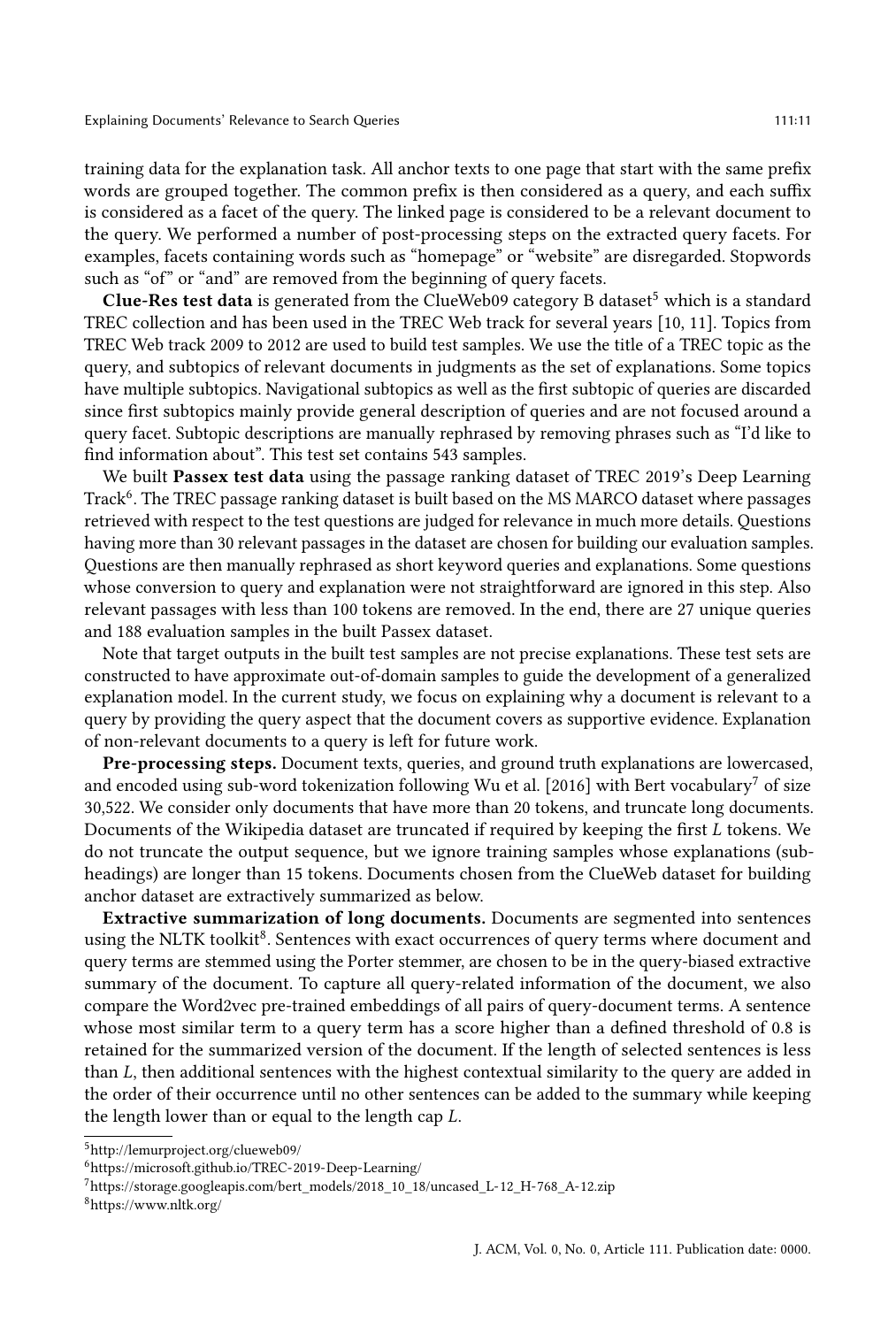# 5.2 Evaluation Metrics

Following the text summarization and machine translation communities, we use BLEU [\[46\]](#page-21-20) and different variations of the ROUGE metric [\[33\]](#page-21-21) such as ROUGE-1 (unigrams), ROUGE-2 (bigrams), and ROUGE-L (longest-common substring) $^9$  $^9$  for evaluation of generated explanations: the more words and n-grams that are in common between the predicted output and the target subtopics, the more likely the explanation is to be good. We also use BERTScore [\[83\]](#page-23-11) to semantically compare generated explanations with reference explanations. BERTScore uses pre-trained contextual embeddings from BERT or its variants to compute cosine similarity between tokens in candidate and reference text segments. Zhang et al. [\[83\]](#page-23-11) showed that BERTScore better correlates with human judgements and thus is a stronger metric for comparing text generation models. Two-tailed paired t-test is used to test whether the differences between performance of models are statistically significant. Content-based explanation of a single document with respect to a query does not produce any rankings, therefore metrics for evaluation of rankings such as Mean Average Precision are not suitable to measure the quality of explanations.

## 5.3 Baseline Models

To the best of our knowledge, this is the first study to explain search results from a black-box ranker by generating abstractive and concise explanations beyond term matching. The unique characteristics of the defined problem make models for related task not suitable where the differences are discussed in Section [2.](#page-2-0) The first baseline is to use TextRank algorithm [\[41\]](#page-21-22) to extract document keywords. The TextRank algorithm represents a document as a graph of terms linked by cooccurrence relation. Two terms are connected if they co-occur within a window of fixed size, set to 10 terms in our experiments. Then, the PageRank algorithm is applied to the graph to rank terms. The top ranked terms of a document are identified as its keywords. For the defined explanation problem, we are interested in describing a document with respect to a query. To accommodate this setting, we also tried the TextRank algorithm by using topic-sensitive PageRank [\[22\]](#page-20-19) to rank graph vertices. We refer to this modified version as topic-sensitive TextRank. We also compare with KeyBERT [\[20\]](#page-20-20) which uses BERT to extract keyphrases from a document. This baseline demonstrates the necessity of attending to queries for explanation of document relevance, therefore models for keyword or keyphrase extraction from documents cannot fulfill the task of relevance explanation with noun phrases. Due to the lack of training data for query-focused keyword extraction, we chose the unsupervised and widely used TextRank model as well as recent BERT-base model KeyBERT.

The next group of baselines is based on using local model-agnostic explanation methods to describe the relevance of a document with respect to a query. For this group, we use LIME [\[52\]](#page-22-16) and Sensitivity [\[81\]](#page-23-12) that explain the prediction of a black-box classifier for a given input sample. For the purpose of our task, explanation features are defined as document tokens [\[52,](#page-22-16) [63\]](#page-22-2). Specifically, the LIME method generates a number of perturbed samples of the input and learns a linear model, based on the classifier's predictions for perturbed samples. We trained a linear SVM model as the explanation model in our experiments. Features with large coefficients in the learned linear model are considered as explanation. The Sensitivity method estimates the score of a token by measuring the change in the predicted relevance probabilities of perturbed samples that do not include that token [\[81\]](#page-23-12). The higher the contribution of a token in the relevance probability is, the more important the token is in understanding the relevance of the document with respect to the query.

We used two different types of rankers as the black-box model whose predictions are to be explained by LIME and sensitivity. These rankers are used to get the relevance probabilities of

<span id="page-11-0"></span> $^9$ <https://github.com/google-research/google-research/tree/master/rouge>

J. ACM, Vol. 0, No. 0, Article 111. Publication date: 0000.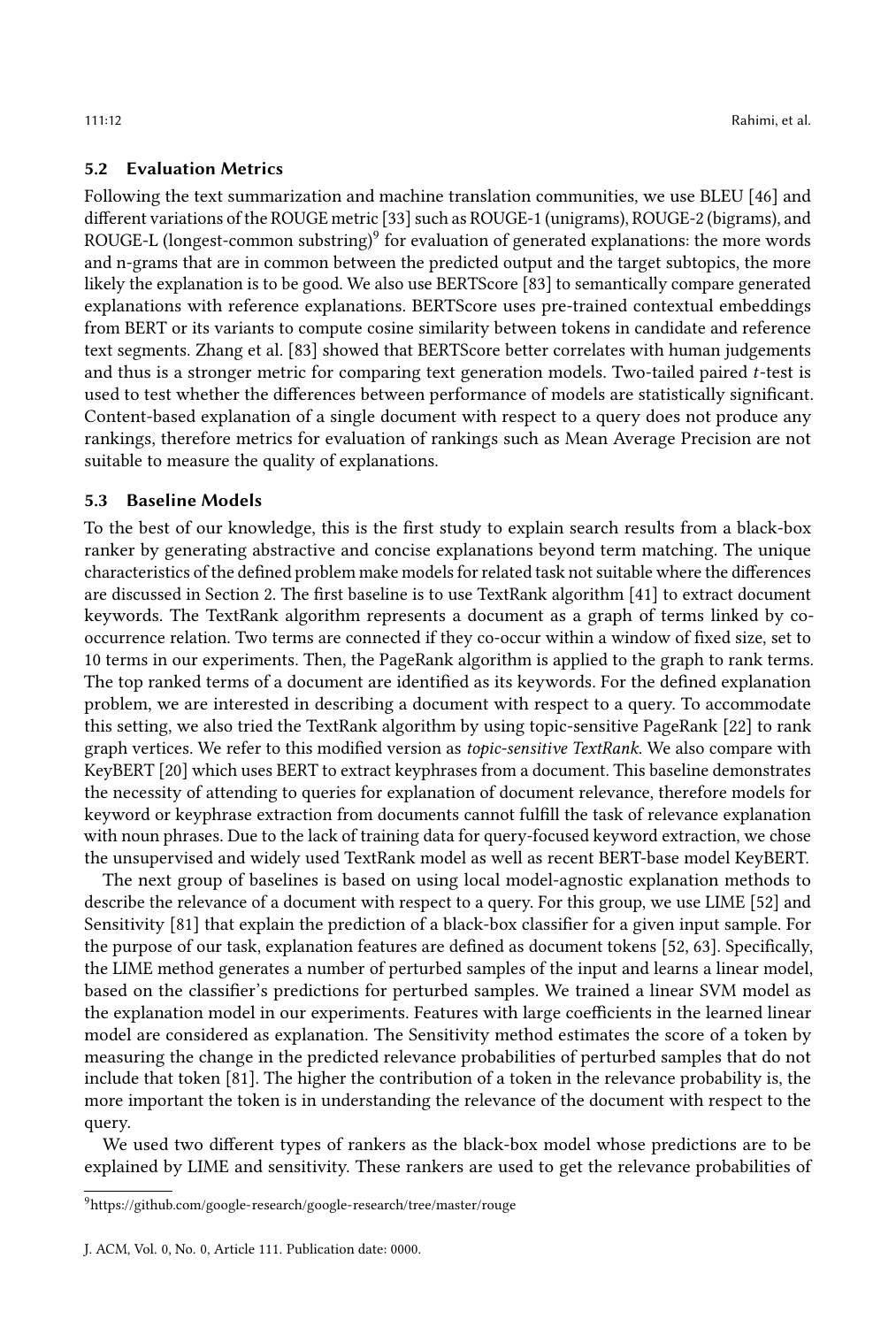|                    | Wiki                                     |                       |                                                | Clue-Res              |                                                | Passex                                         |  |
|--------------------|------------------------------------------|-----------------------|------------------------------------------------|-----------------------|------------------------------------------------|------------------------------------------------|--|
|                    | BLEU-1                                   | $R-1$                 | BLEU-1                                         | $R-1$                 | BLEU-1                                         | $R-1$                                          |  |
| TextRank           | $0.0862$ <sup><math>\bullet</math></sup> | $0.1427$ <sup>V</sup> | 0.0331                                         | 0.0435                | $0.0319$ <sup>V</sup>                          | $0.0880$ <sup><math>\triangledown</math></sup> |  |
| TS-TextRank        | $0.0736$ <sup>V</sup>                    | $0.1169$ <sup>V</sup> | $0.0313$ <sup>V</sup>                          | 0.0369                | $0.0248$ <sup>V</sup>                          | $0.0715$ <sup>V</sup>                          |  |
| KeyBERT            | $0.0567$ <sup>V</sup>                    | $0.0666$ <sup>V</sup> | 0.0437                                         | 0.0404                | $0.0160$ <sup><math>\triangledown</math></sup> | $0.0222$ <sup>V</sup>                          |  |
| $LIME + TFLIDF$    | $0.0454$ <sup>V</sup>                    | $0.0366$ <sup>V</sup> | $0.0281$ <sup>V</sup>                          | $0.0288$ <sup>V</sup> | $0.0059$ <sup>V</sup>                          | $0.0044$ <sup>V</sup>                          |  |
| $LIME + BERT$      | $0.0104$ <sup>V</sup>                    | $0.0085$ <sup>V</sup> | $0.0178$ <sup>V</sup>                          | $0.0257$ <sup>V</sup> | $0.0089$ <sup>V</sup>                          | $0.0418$ <sup>V</sup>                          |  |
| Sensitivity + BERT | $0.0062$ <sup>V</sup>                    | $0.0046$ <sup>V</sup> | $0.0330$ <sup><math>\triangledown</math></sup> | $0.0398$ <sup>V</sup> | $0.0019$ <sup>V</sup>                          | $0.0018$ <sup>V</sup>                          |  |
| GenEx              | 0.2313                                   | 0.3582                | 0.0520                                         | 0.0617                | 0.1264                                         | 0.1179                                         |  |

<span id="page-12-0"></span>Table 3. Performance of different explanation models. Symbols  $\blacktriangledown$  and  $\triangledown$  show statistical significant differences with GenEx at levels 0.01 and 0.05, respectively.

perturbed documents with respect to the query. The first ranker for this purpose is the classic TF.IDF ranker. For this ranker, documents are represented as bag of words and perturbed samples are obtained by randomly changing one dimension of document vectors to zero. We also used the BERTbased ranker [\[45\]](#page-21-16) since it has been shown to achieve the current state-of-the-art performance [\[12,](#page-20-21) [19\]](#page-20-22). In this ranker, document tokens that are semantically similar to query tokens can impact the relevance probability of a document, in contrast to the TF.IDF ranker which is only based on exact term matching between a query and document.

The input of the BERT-based ranker is built by concatenating the query and document with a separate token. The pre-trained BERT-based model is fine-tuned for the ranking task using the training data of the MS MARCO passage-ranking dataset [\[45\]](#page-21-16). As the BERT-based ranker uses sub-word tokens, the term-level score is obtained by summing the score of each token's subword. For BERT-based ranker, a given input sample which is a query-document pair in the setting of our task, is perturbed by masking a token from a random position in the document. The final score of each document token is calculated by summing the scores obtained for all occurrences of the token in the document. Document tokens are sorted by the obtained scores and the top-ranked tokens are considered as the explanation of the document. The top-ranked tokens are considered to be tokens whose scores are not less than 10% of the token with the highest score. We consider the top three tokens if more than 3 are selected by the thresholding function. The cut-off value is chosen based on the average length of gold explanations in the test sets. Note that the average length of gold explanations is not used by the GenEx model.

The last baseline is training the original Transformer model where input sequences are constructed by concatenating query and document tokens in the training dataset as Eq. [\(1\)](#page-8-0). The model input is constructed by adding segment embeddings differentiating query and document segments in addition to the separator token  $\sigma$  between them. These segment embeddings have the value of 0 for query tokens and 1 for all document tokens. We refer to this model as Orig-Trans.

Ablation study. There are two main architectural choices in the proposed explanation model; query attention layer, and query-masking during the decoding. To show the effectiveness of each choice, we compare our final model with the following variants, gradually constructed on top of the Orig-Trans model. The first variant uses separate encoders for queries and documents with an additional encoder for documents which consists of query attention layers. However, query tokens are not masked in the decoder. We refer to this model as Sep-q-doc. We also test another variant by segment embeddings that differentiate query tokens from other tokens in the input sequence, having 0 for query tokens in the input sequence and a value of 1 for other tokens. Therefore, query tokens in a document are also masked during the decoding process, and only the final hidden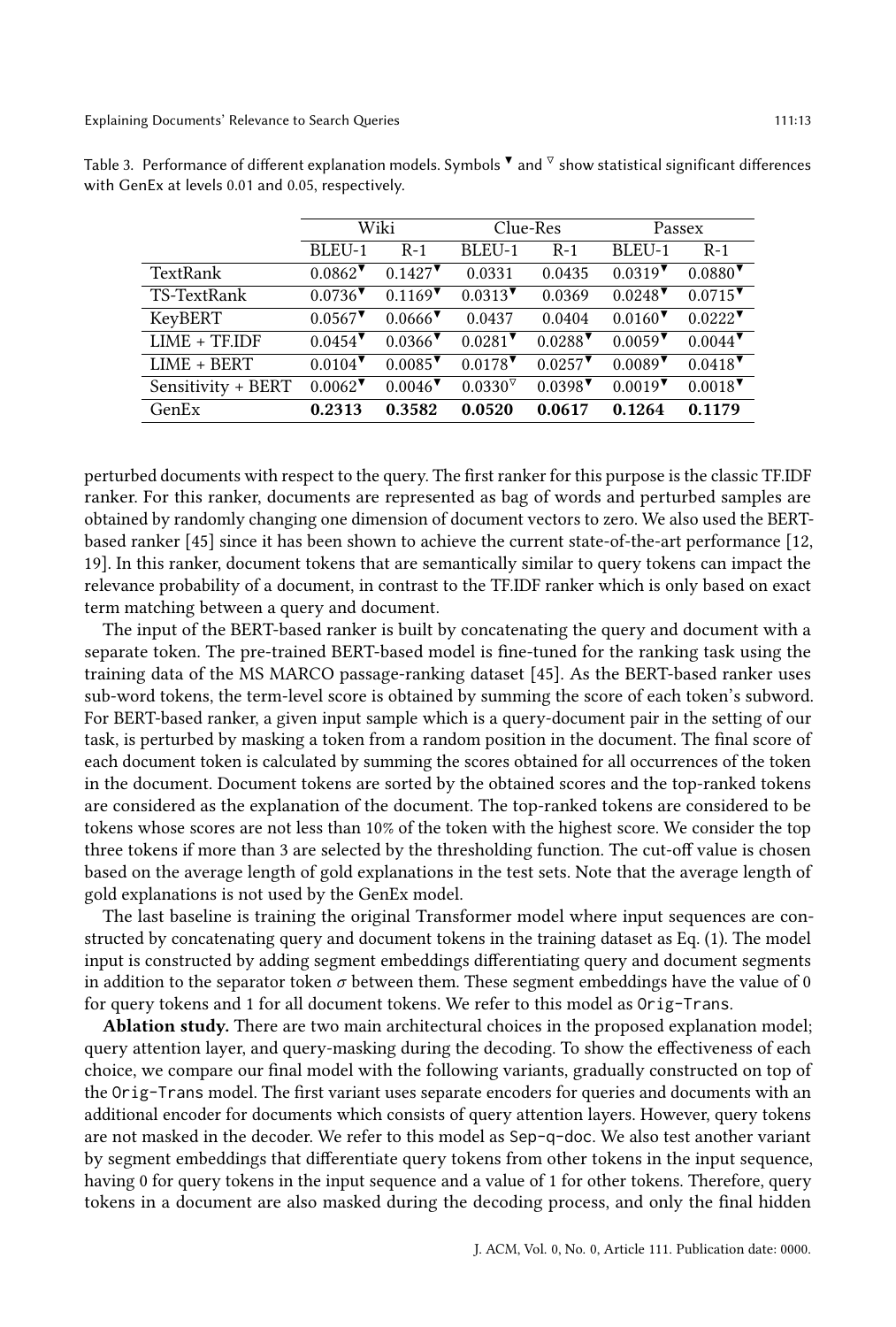|            |                  |            |                                            | Wiki                                |                      |        |                      |
|------------|------------------|------------|--------------------------------------------|-------------------------------------|----------------------|--------|----------------------|
|            |                  |            | $R-1$                                      | $R-2$                               | $R-L$                |        |                      |
|            |                  | Orig-Trans | 0.3180                                     | 0.0940                              | 0.3173               |        |                      |
|            |                  | Seg-q-toks | 0.4103 <sup>4</sup>                        | $0.1251^{\textstyle\blacktriangle}$ | $0.4086^{\AA}$       |        |                      |
|            |                  | Sep-q-doc  | $0.4056^{\textstyle \triangle}\$           | $0.1247^{\textstyle \triangle}$     | $0.4044^{\triangle}$ |        |                      |
|            |                  | GenEx      | $0.3582$ <sup><math>\triangle</math></sup> | 0.0868                              | 0.3575               |        |                      |
|            |                  | Clue-Res   |                                            |                                     |                      | Passex |                      |
|            | $R-1$            | $R-2$      | $R-L$                                      |                                     | $R-1$                | $R-2$  | $R-L$                |
| Orig-Trans | 0.0421           | 0.0005     | 0.0418                                     | Orig-Trans                          | 0.0780               | 0.0319 | 0.0752               |
| Seg-q-toks | 0.0515           | 0.0031     | 0.0510                                     | Seg-q-toks                          | 0.0975               | 0.0372 | 0.0993               |
| Sep-q-doc  | 0.0572           | 0.0043     | 0.0562                                     | Sep-q-doc                           | $0.1330^{\circ}$     | 0.0426 | 0.1339               |
| GenEx      | $0.0617^{\circ}$ | 0.0055     | $0.0614^{\triangle}$                       | GenEx                               | $0.1179^{\triangle}$ | 0.0479 | $0.1179^{\triangle}$ |

<span id="page-13-0"></span>Table 4. Performance of generative explanation models based on R-1 F-measure, R-2 F-measure, and R-L F-measure metrics. Symbols  $\triangleq$  and  $\triangleq$  show statistical significant differences with Orig-Trans at levels 0.01 and 0.05, respectively.

<span id="page-13-1"></span>Table 5. Performance of generative explanation models based on BLEU metrics. Symbols  $\triangle$  and  $\triangle$  show statistical significant differences with Orig-Trans at levels 0.01 and 0.05, respectively.

|            | Wiki                            |                                     |                      | Clue-Res                        | Passex                                     |        |
|------------|---------------------------------|-------------------------------------|----------------------|---------------------------------|--------------------------------------------|--------|
|            | BLEU-1                          | BLEU-2                              |                      | BLEU-1 BLEU-2                   | BLEU-1                                     | BLEU-2 |
| Orig-Trans | 0.2269                          | 0.1357                              | 0.0301               | 0.0056                          | 0.0755                                     | 0.0468 |
| Seg-q-toks | $0.2918^{\triangle}$            | $0.1791^{\textstyle \triangle}$     | 0.0385               | 0.0108                          | 0.1038                                     | 0.0595 |
| Sep-q-doc  | $0.2979^{\AA}$                  | $0.1845^{\textstyle\blacktriangle}$ | $0.0473^{\triangle}$ | $0.0156^{\textstyle \triangle}$ | $0.1212$ <sup><math>\triangle</math></sup> | 0.0651 |
| GenEx      | $0.2313^{\textstyle \triangle}$ | 0.1236                              | $0.0520^{\AA}$       | $0.0099^{\textstyle \triangle}$ | $0.1264^{\AA}$                             | 0.0718 |

<span id="page-13-2"></span>Table 6. Performance of generative explanation models based on F1-score of BERTScore. Statistical significant differences between the GenEx and Orig-Trans at the levels of 0.01 and 0.1 are shown with  $\blacktriangledown$  and  $\triangledown$ , respectively.

|            | Wiki                  | Clue-Res              | Passex            |
|------------|-----------------------|-----------------------|-------------------|
| Orig-Trans | $0.4071$ <sup>V</sup> | $0.2985$ <sup>V</sup> | $0.3596^{\nabla}$ |
| Seg-q-toks | 0.4796                | 0.3172                | 0.3989            |
| Sep-q-doc  | 0.4705                | 0.2898                | 0.3786            |
| GenEx      | 0.4472                | 0.3303                | 0.4430            |

vectors corresponding to non-query tokens in a document are fed into the decoder. This is similar to the decoder input of the GenEx model. This variant is referred to as Seg-q-toks model.

#### 5.4 Experimental Details

All baseline based on the Transformer architecture and GenEx are all built and trained using the same settings of hyperparameters and on the same training data to ensure a fair comparison between them. Hyperparameters are mainly set following the base Transformer model. Each encoder/decoder module consists of a stack of 6 identical layers. We used 8 attention heads in each layer, each with depth of 96. The input dimension is 768. Deep contextualized representations of queries and documents can be obtained by fine-tuning BERT. However, our pilot experiments showed that we can obtain reasonable contextual representation using 6-layer Transformer encoder,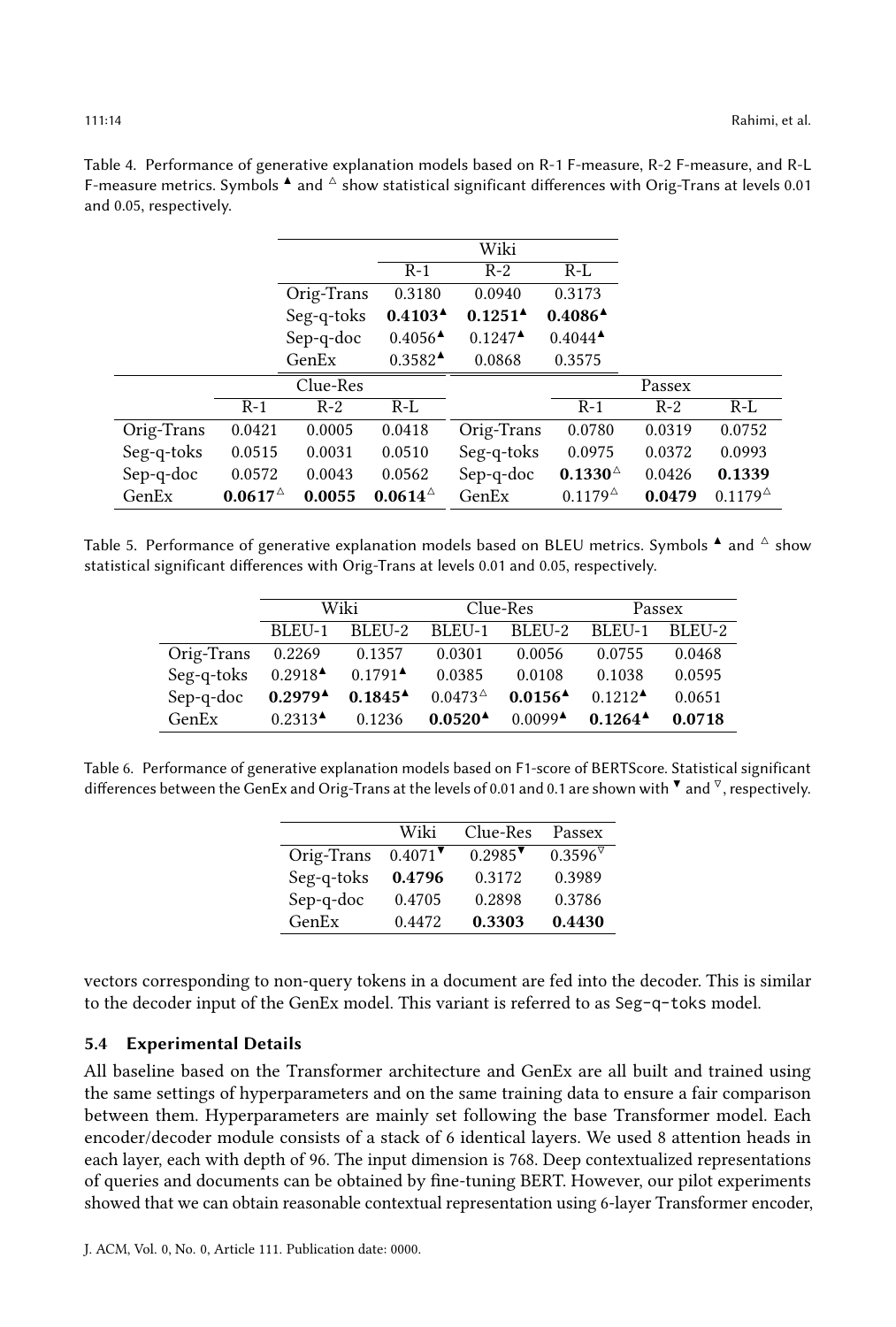| Query         | diversity                                           |
|---------------|-----------------------------------------------------|
| Doc. title    | Equality & Diversity: Athena Report and Action Plan |
| TextRank      | "oxford", "athena", "women"                         |
| $LIME+TF.IDF$ | diversity                                           |
| GenEx         | women s career development                          |
|               |                                                     |
| Query         | NGD                                                 |
| Doc. title    | OCD Obsessive-Compulsive Disorder - Mahalo          |
| TextRank      | "ocd", "disorder", "help"                           |
| LIME+TF.IDF   | ocd                                                 |
| GenEx         | obsessive                                           |

<span id="page-14-0"></span>Table 7. Examples of explanations generated by GenEx, TextRank, and LIME-TF.IDF.

mainly because these representations will be updated by the next encoder component. Therefore, considering computational constraint and having large amount of weakly labeled training data, we decided to use Transformer encoder with pre-trained input embeddings from BERT, instead of using the entire pre-trained BERT model. Training samples are batched by their total length. Each batch consists of samples with approximately 2048 tokens in total. The input sequence to encoder modules are truncated if required by keeping the first 256 tokens. The models are trained for 10 epochs. We used the Adam optimizer [\[27\]](#page-21-23) with  $\beta_1 = 0.9$ ,  $\beta_2 = 0.98$ ,  $\epsilon = 10^{-9}$ , and a fixed learning rate of 0.00001. Dropout rate of 0.1 is used during the training of models. In addition, target outputs are smoothed with a value of 0.1. Explanations for test samples are generated by greedy decoding.

#### 5.5 Results and Analysis

In this section, we provide the evaluation results of the proposed model. Performance of GenEx and baseline models on Wikipedia test fold (Wiki), Clue-Res, and Passex datasets in terms of ROUGE and BLEU metrics is shown in Table [3.](#page-12-0) As baseline models do not consider the order of words that are selected as explanation, we do not compare them with GenEx based on the performance metrics that depend on higher order n-grams. The difficulty of the task at hand, the limitations of the noisy automatically-generated training data, and imprecise labels of test data are the main reasons for low performance values. GenEx outperforms all baselines over all three test sets where the improvements are mostly substantial and statistically significant. The BLEU improvements of GenEx over the best performing baseline are 168%, 18%, and 296% over Wiki, Clue-Res, and Passex datasets respectively. In terms of the BLEU metric, the best performing baseline over Wiki and Passex is TextRank, and KeyBERT shows the highest performance over the Clue-Res test set. In terms of the ROUGE metric, the best performing baselines over all datasets is TextRank. The ROUGE improvements of GenEx over TextRank are 151%, 41%, and 34%.

The first group of baselines is keyword extraction by TextRank and its topic-sensitive variant. TextRank provides a query-independent explanation of a document, while topic-sensitive TextRank is developed to explain documents with respect to a given query. As a small part of a document may be relevant to the query [\[69\]](#page-22-4) and in such cases we are not interested in the document keywords related to its general topic, the topic-sensitive variant of the TextRank algorithm should intuitively select document words that are more suitable for explanation of document relevance. The reported results in Table [3](#page-12-0) show that these models are among the best performing baselines. However, the TextRank algorithms shows higher performance than its topic-sensitive variant based on BLEU and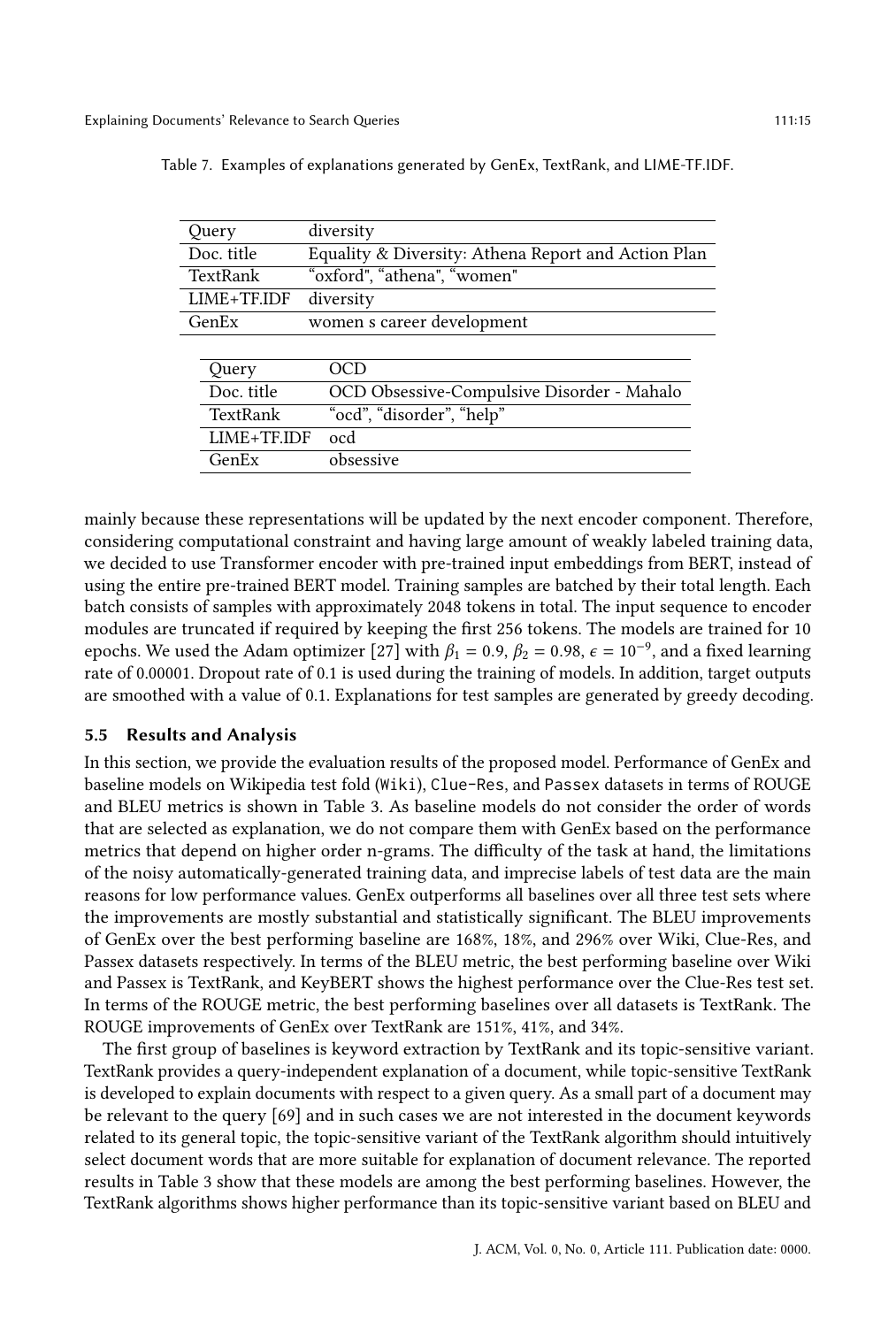<span id="page-15-0"></span>Table 8. Example documents from the Clue-Res dataset. Only the beginning of the first document is copied here.

- Doc. 1 university of oxford athena project 2000 1 action plan encouraging applications from women scientists summary in 1999 2000 the university of oxford applied successfully to the national athena project 1 for funding to assist with a programme of positive action aimed at encouraging applications from women scientists for academic appointments at the university . positive action with the objective of encouraging applications from an under represented sex is defined and authorised by the sex discrimination act 1975 . the university s application was based on an analysis of data from its recruitment monitoring scheme . this consistently demonstrates that women are appointed to academic posts , including those in science , engineering and technology set , at least in proportion to their applications , but that the rate of applications from women is low compared with numbers suggested by the available data to exist in recruitment pools such as contract research staff at oxford and elsewhere and lecturers at other institutions . the acceptance of athena funding commits the university to develop and carry out an action plan based on the experience of its project . this action plan pdf file , 12kb is annexed in tabular form and further information on the oxford athena project is provided below . although the oxford athena project , and therefore this report , deal with the scientific disciplines , there is evidence that women are similarly under represented at oxford in some areas of the humanities and social sciences and , where appropriate , the action plan is intended to cover all disciplines .
- Doc. 2 obsessive compulsive disorder ocd is an acronym for the mental disorder known specifically as obsessive compulsive disorder . ocd is a type of anxiety disorder . ocd can persist throughout a persons life . the symptoms of ocd can be mild to severe . if severe , they can interfere with a persons ability to function at work , school and home . symptoms ocd involves uncontrollable urges , rituals , or thoughts that cannot be put out of a persons mind . such behavior , may be all consuming , and eventually take over the person s life . a person with ocd feels the need to repeat the same thing over and over to keep bad things from happening . the symptoms of ocd consist of obsession , the constant idea that something bad is going to happen , and compulsion , the constant action to try to prevent the bad things . for example , someone that is worried about germs will wash their hands over and over . cause the precise cause of ocd is still not known . while some researchers believe it is a chemical imbalance , others see it as a physical condition .

ROUGE metrics. Further investigation of TextRank and its topic-sensitive variant, we observed that topic-sensitive TextRank provides superior keywords when all query tokens occur in the document to be explained. When the document contains only one or a subset of query tokens, topic-sensitive PageRank leads to lower weights for document tokens related to non-present query tokens in the document compared to those by the original PageRank algorithm, and this hurts the quality of explanations for such cases by topic-sensitive TextRank.

LIME and Sensitivity methods underperform the GenEx model where the performance difference is considerable and statistically significant. These models extract document tokens that highly impact the relevance probability of a document with respect to a query. Consequently, tokens that are exact match or semantically similar to query tokens, get the highest importance scores. While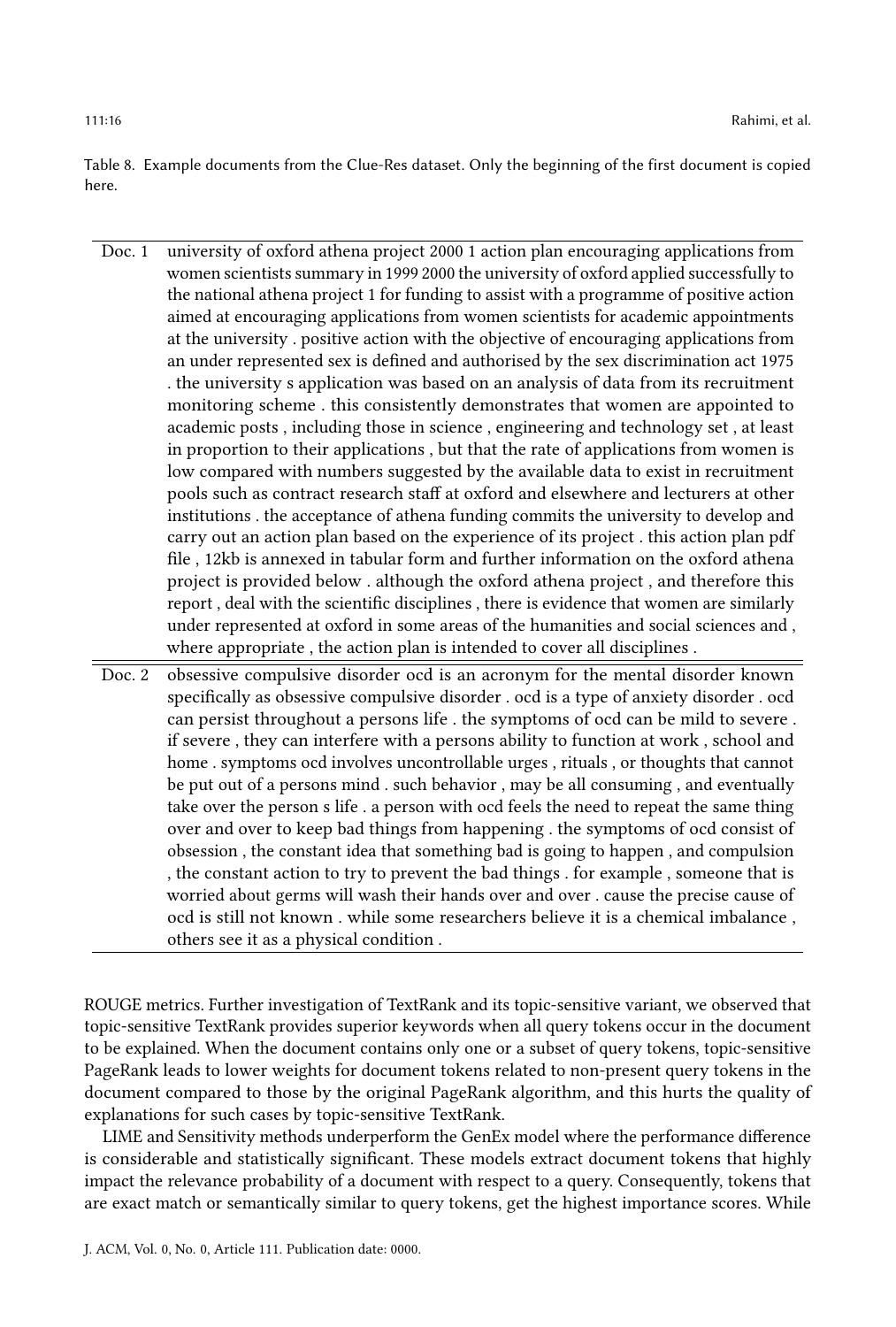this type of explanation show document relevance in terms of keyword matching, they mostly fail to provide words related to query aspects in their top keywords. These models thus provide different but complementary explanation than the GenEx model. LIME explanation of the TF.IDF ranker achieves better performance than that of the BERT-based ranker over the Wiki and Clue-Res test sets. The TF.IDF and BERT-based rankers are used to get the relevance probability of perturbed documents. The lower performance of LIME for the BERT-based ranker could be related to the complex structure of BERT, where the widely used explanation based on linear approximation is not accurate enough to predicate its function.

GenEx significantly outperforms KeyBERT that shows explanations of interest are beyond finding important noun phrases of a text segment.

Tables [4](#page-13-0) and [5](#page-13-1) report the performance of the ablations of the GenEx model. As the results show, all model variants almost always outperform the original transformer model. The obtained improvements are also mostly statistically significant, with exceptional cases of the Bleu-2/R-2 performance. This observation demonstrates the effectiveness of adding query-attention layers and masked-query decoding.

Seg-q-toks and Sep-q-doc models show similar performance on test sets, however our analysis of their generated explanations reveals that the two model perform well on almost disjoint sets of query-document pairs. Comparing the generated explanations by these two models, the main difference seems to arise from query ambiguity. The Seg-q-toks model generates better explanations for ambiguous queries than the Sep-q-doc model. One example of ambiguous queries in the Clue-Res dataset is query 73 of TREC Web track 2010, "the sun", with documents about the star in solar system, the U.K. newspaper, and the Baltimore Sun newspaper. In case of ambiguous queries, we believe that it would be helpful to encode queries using document tokens as their contexts. That is likely the main reason that the Seg-q-toks model outperforms the Sep-q-doc model for ambiguous queries.

#### 5.6 Semantic Evaluation of Explanations

To semantically compare the generated explanations with respect to gold explanations, we use the BERTScore metric. This evaluation is necessary for abstractive text generation as BLEU and ROUGE metrics only consider the exact matching between generated and gold text segments, while a concept can be expressed in different ways. The default setting of BERTScore, "robertalarge\_L17\_no-idf\_version = 0.3.2 (hug\_trans = 2.8.0)-rescaled", is used in our evaluations. The results are shown in Table [6.](#page-13-2) GenEx outperforms the original Transformer by 9.9%, 10.7%, and 23.2% over Wiki, Clue-Res, and Passex datasets, respectively, and all improvements are statistically significant. These results demonstrate the higher quality of generated explanations by GenEx compared to those by the original Transformer. As both models are trained on the same data, these improvements also demonstrate the suitability of GenEx architecture for the task in hand.

The semantic evaluation results over Clue-Res and Passex datasets are almost consistent with those of Rouge and BLEU metrics; GenEx greatly outperforms the original transformer and its variants, and is not the best performing model variant on the Wiki test set. Although GenEx is not the best performing variant on the Wiki test set, it still outperforms the original Transformer and the improvements are statistically significant. The difference between model variants could be related to the special structure of Wikipedia articles that is not the case for all pages in the Web. As the goal of our study is to explain a relevant document to a query, a model that is not dependent on the structure of document's content is more desirable. Thus, GenEx is designed and trained to perform well on general documents in Clue-Res and Passex without being trained on them.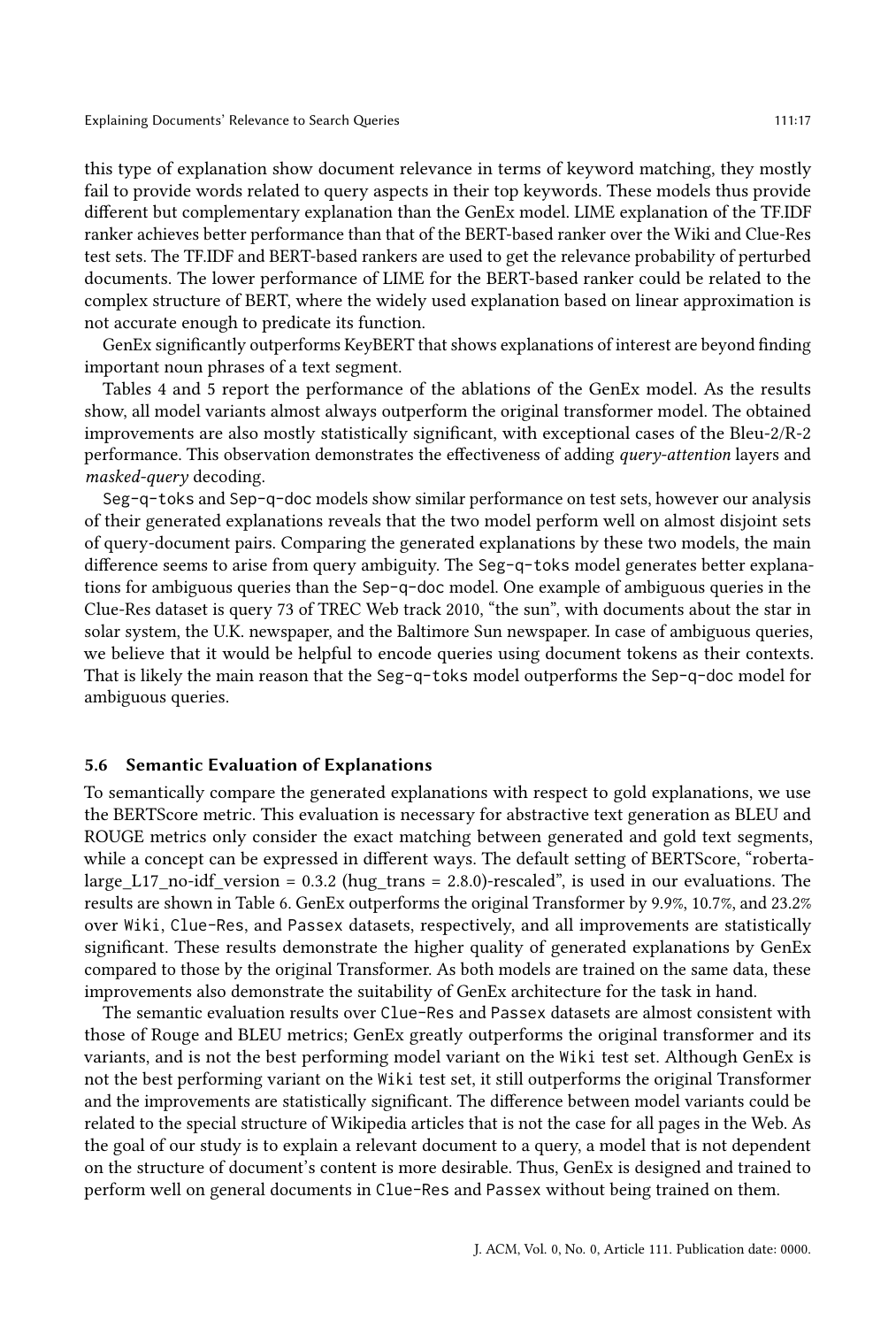| $\mathcal{K}_f$ |             | Majority prefer               | #individual prefer (GenEx)    |
|-----------------|-------------|-------------------------------|-------------------------------|
|                 |             | GenEx TextRank                | #individual prefer (TextRank) |
| 0.50            | 73%         | 20%                           | 33                            |
|                 |             |                               |                               |
| $\mathcal{K}_f$ |             | Majority prefer<br>GenEx LIME | #individual prefer (GenEx)    |
|                 |             |                               | #individual prefer (LIME)     |
|                 | 50%<br>0.37 | 32%                           | 23                            |

<span id="page-17-1"></span>Table 9. Comparing GenEx, TextRank, and LIME-TF.IDF explanations based on human evaluation.

| Table 10. Quality of GenEx explanations. |  |  |  |  |
|------------------------------------------|--|--|--|--|
|------------------------------------------|--|--|--|--|

<span id="page-17-2"></span>

|                          |      |      | Grammaticality Relevance to query Relevanct to document |
|--------------------------|------|------|---------------------------------------------------------|
| Avg. score               | 4.06 | 3.23 | 3.07                                                    |
| $\mathcal{K}_f$ (binary) | 0.49 | 0.42 | 0.51                                                    |

Explanations of keyword-based baselines are not evaluated using this metric as the BERT representations of input sequences in BERTScore are sensitive to input grammaticality and the order of words.

#### 5.7 Example Generated Explanations

Table [7](#page-14-0) shows two examples of explanations generated by the GenEx model. Document contents are shown in Table [8.](#page-15-0) In addition to the generated explanations, the table shows the document titles and the top 3 keywords of documents obtained by the TextRank and LIME+TF.IDF models. Document titles show the general topic of the documents, which are not necessarily good explanations for queries that seek to find these documents. The GenEx model generates a reasonable explanation for the first example in the table. As this example shows query-focused explanation of the retrieved document is different than the document title which can be considered as general explanation of the document. The generated explanation for example 1 is more useful than the document title to reveal the relevancy of the document to the query. Note that document titles are not used as input of explanation generation models. Although it may be helpful to have document titles for contextual representation of documents, we do not want the model to rely on a feature that may not be available for some webpages and reduces the applicability of the model in practice.

Second example in Table [7](#page-14-0) shows a failure of the GenEx model, where the generated explanation is part of the expansion of the given abbreviated query. A reasonable explanation for the second document with respect to the given query can be "symptoms". Desired explanations to be generated by a model should not repeat query terms as long as explanation readability is not sacrificed. This is the reason that masked query decoding is proposed in our GenEx model. However, expansion tokens of abbreviated queries in documents have high similarity values with query tokens, and they are not masked during the decoding since query masking is done based on exact matching of tokens. This input characteristic makes it highly probable that the decoder generates expansion tokens of abbreviations as explanations. Abbreviated queries thus constitute one category of failure cases of our GenEx model.

# <span id="page-17-0"></span>6 HUMAN EVALUATION

In Section [3](#page-5-0) we found that people could use GENEX-style synthetic explanations to more accurately and more efficiently identify relevant documents. In Section [5](#page-9-0) we evaluated the effectiveness of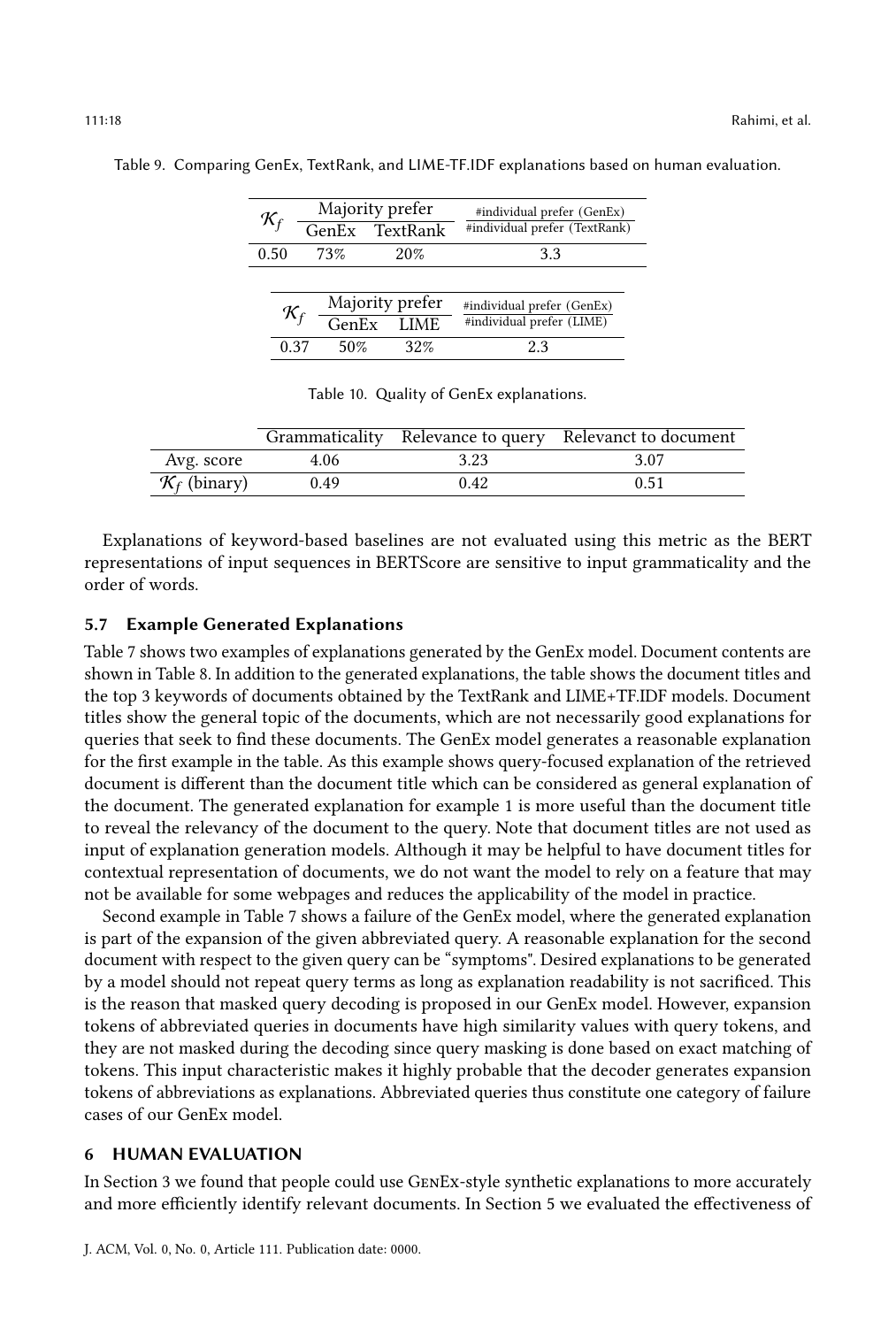Explaining Documents' Relevance to Search Queries 111:19 11:19

GenEx explanations using automatic evaluations. We now close the loop by exploring whether the automatically generated explanations serve to help people as the initial study suggested. The GenEx model as well as existing baseline models explain a single document with respect to a query, and thus the user studies in this section are designed according to the nature of models, and are different than the one conducted in Section [3.](#page-5-0) We leave the explanation of the entire search results for future work.

We randomly selected 25 query-document pairs from each of the Clue-Res, Passex, and Wiki test sets (Section [5\)](#page-9-0). For Clue-Res, we had the additional requirements that the documents must have a maximum length of 600 tokens (for ease of human review). In this study<sup>[10](#page-18-0)</sup>, performed on Amazon Mechanical Turk, we presented each worker with a query-document pair and asked questions addressing preference between explanations of different approaches, their linguistic quality, and their relevance to the query and document pair. The worker is shown two illustrative examples for orientation. Each query-document pair is evaluated by three different master workers located in the United States to reduce subjectivity.

# 6.1 Comparison with Baseline Models

For each query-document pair, workers are asked to answer whether: (1) GenEx explanation is better, (2) Explanation by a baseline (LIME-TF.IDF or TextRank) is better, (3) both are equally good, or (4) both are equally bad.

TextRank is mostly the best performing baseline in terms of BLEU and ROUGE metrics according to the results in Table [3.](#page-12-0) LIME is a successful and widely-used model for explanation of black-box models, which is also the state-of-the-art model in the explanation of black-box rankers [\[63\]](#page-22-2). LIME has shown a better performance in explaining the TF.IDF ranker in our experiments with results reported in Table [3.](#page-12-0) LIME does not use any information about the structure of the TF.IDF ranker, it only uses its outputs for the perturbed instances of the document to be explained. This baseline is chosen as GenEx explains why a document is relevant to a query without having any knowledge of the underlying ranker model.

Table [9](#page-17-1) summarizes the obtained results which demonstrate that the majority of workers preferred explanations generated by GenEx over those by LIME-TF.IDF and TextRank in 18%-53% more samples, respectively. In addition, the ratios of individual workers who preferred GenEx explanations over LIME-TF.IDF and TextRank are 2.3 and 3.3, respectively. Results of human evaluation show the higher quality of explanations generated by GenEx compared to baseline models.

# 6.2 Explanations Quality

We also conducted a user study to capture human evaluation of quality of the GenEx explanations. Three different dimensions are considered for this evaluation: linguistic quality, relevance of explanation to the query topic, and relevance of explanation to the document content. The last two questions provide a proxy for the utility of generated explanations' ability to connect the query and document. We use the 5-point Likert Scale to evaluate the subjective quality of generated explanations, as Very poor, Poor, Acceptable, Good, and Very good, with assigned scores from 1 to 5, respectively. Because differences between the levels can be subtle, we calculated Fleiss' Kappa agreement by collapsing negative scores  $(1 \text{ and } 2)$  to no and the others to yes. Table [10](#page-17-2) summarizes the obtained results.

Linguistic quality. We evaluated the grammaticality and coherence of the explanations generated by the GenEx model. As shown in Table [10,](#page-17-2) we observed that the average of grammaticality scores is 4.06. Only 9% of all answers to the grammaticality questions were Poor or Very poor. Part

<span id="page-18-0"></span><sup>10</sup>Institutional Review Board number 1381.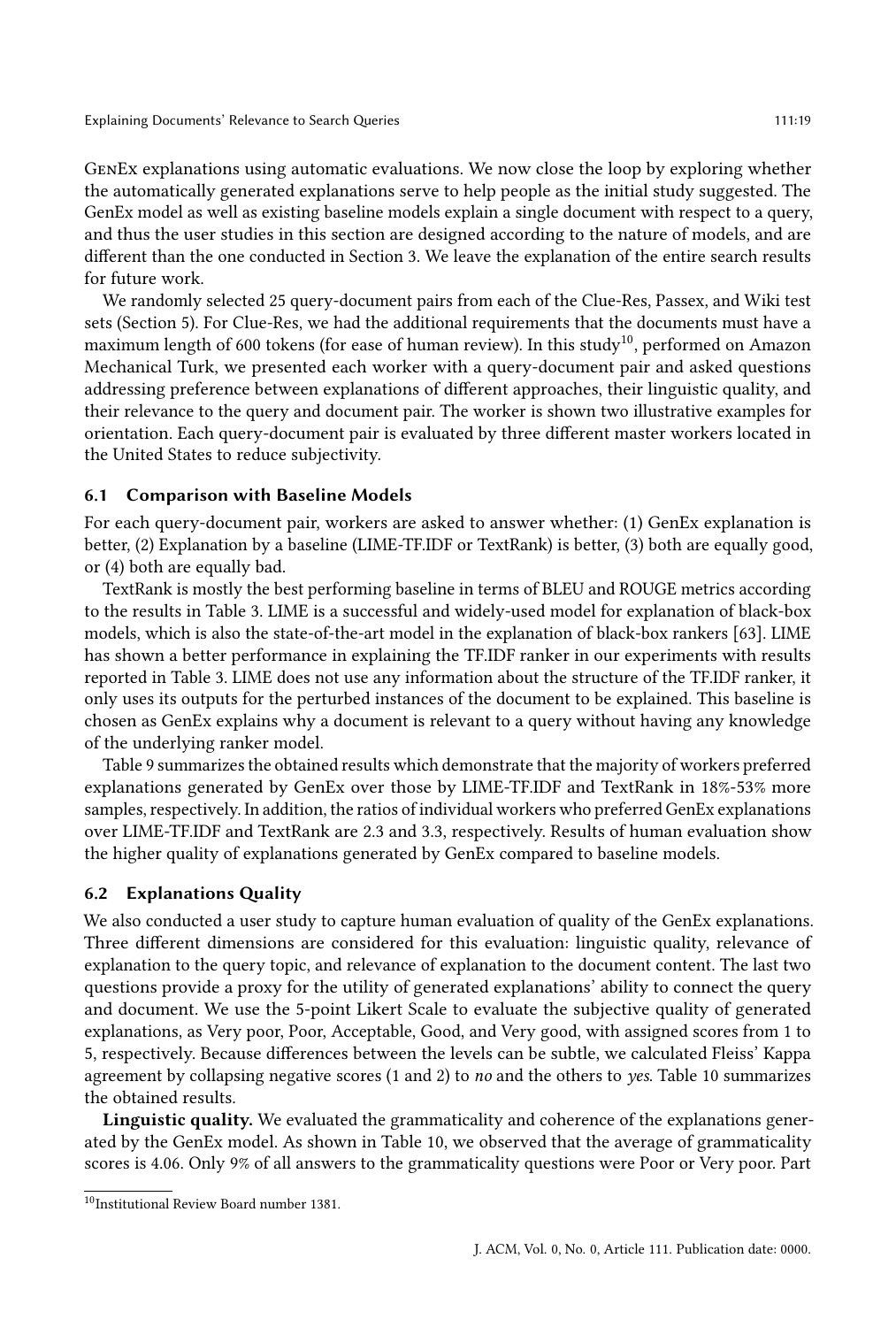of this strong result can be due to the short length of explanations, as all generated explanations are terse (up to four terms). Yet as explanations are generated in an abstractive way, this result strongly indicates the potential of our GenEx model in generation relevance explanations.

Relevance to query and document pairs. We asked workers if the generated explanations were relevant to the query topic and document content. Note that, following annotation guidelines, explanations that do not provide additional information compared to the query, such as explanations that are a subsequence of queries, should be rated as very poor for both questions. An explanation that is relevant to the topic of the query without repeating the query, provides additional useful information with respect to the query that can help users in understanding the information space. When an explanation is relevant to the document, it means that the explanation is describing the content of the document, and the model is not generating a general or a high-frequent phrase in the training data, which is a common issue of text generation models.

The obtained results in Table [10](#page-17-2) show that on average, workers rated GenEx explanations have acceptable degree of relevance to both query topic without repeating the query and document content. These results demonstrate that generated explanations can reasonably describe document content with respect to the query topic and provide more information than the given query.

We chose not to run this part of the study for LIME explanations, since by their nature, they are unlikely to be grammatical. On the other hand, extractive explanations by LIME are likely to be relevant to the document, and do not require the same evaluations as abstractive explanations by GenEx. Note that abstractive generation of texts at the level of noun-phrase has a lower risk of topic drift compared to abstractive snippet generation which has been motivated recently [\[7\]](#page-20-7), and is confirmed by the results of human evaluation on relevance to document content.

## 7 CONCLUSIONS AND FUTURE WORK

We studied how a retrieved document can be explained with respect to the given query. We proposed a Transformer-based architecture with query attention layers and masked-query decoding, called GenEx. The proposed solution is not trained using any manually labeled training data. Comprehensive evaluation of GenEx demonstrated its superior performance.

We believe that this work opens up new directions towards explainable document retrieval. In the recent search scenarios with limited bandwidth interfaces, such as conversational search systems using speech-only or small-screen devices [\[49\]](#page-22-24), presenting result lists with long snippets is not plausible, emphasizing the need for a new form of explanation conforming to their characteristics. We intend to incorporate explanation into conversational search systems with limited bandwidth interfaces. Another interesting direction to pursue is to design an end-to-end explanation model that can handle documents of any length. Given the memory constraints of current hardware, GenEx works on query-biased extraction of long documents which may not be optimal. We also would like to extend GenEx to make it more robust with respect to diverse types of queries in Web search. Furthermore, the proposed solution generates an explanation for a query-document pair. Future work can explore document-level explanation based on the top results. Incorporating the generated explanations on a web search interface in order to improve search experience for users is another interesting future direction.

#### ACKNOWLEDGMENTS

This work was supported in part by the Center for Intelligent Information Retrieval, in part by Amazon.com, in part by NSF grant number 1813662 and in part by NSF grant #IIS-2039449. Any opinions, findings and conclusions or recommendations expressed in this material are those of the authors and do not necessarily reflect those of the sponsor.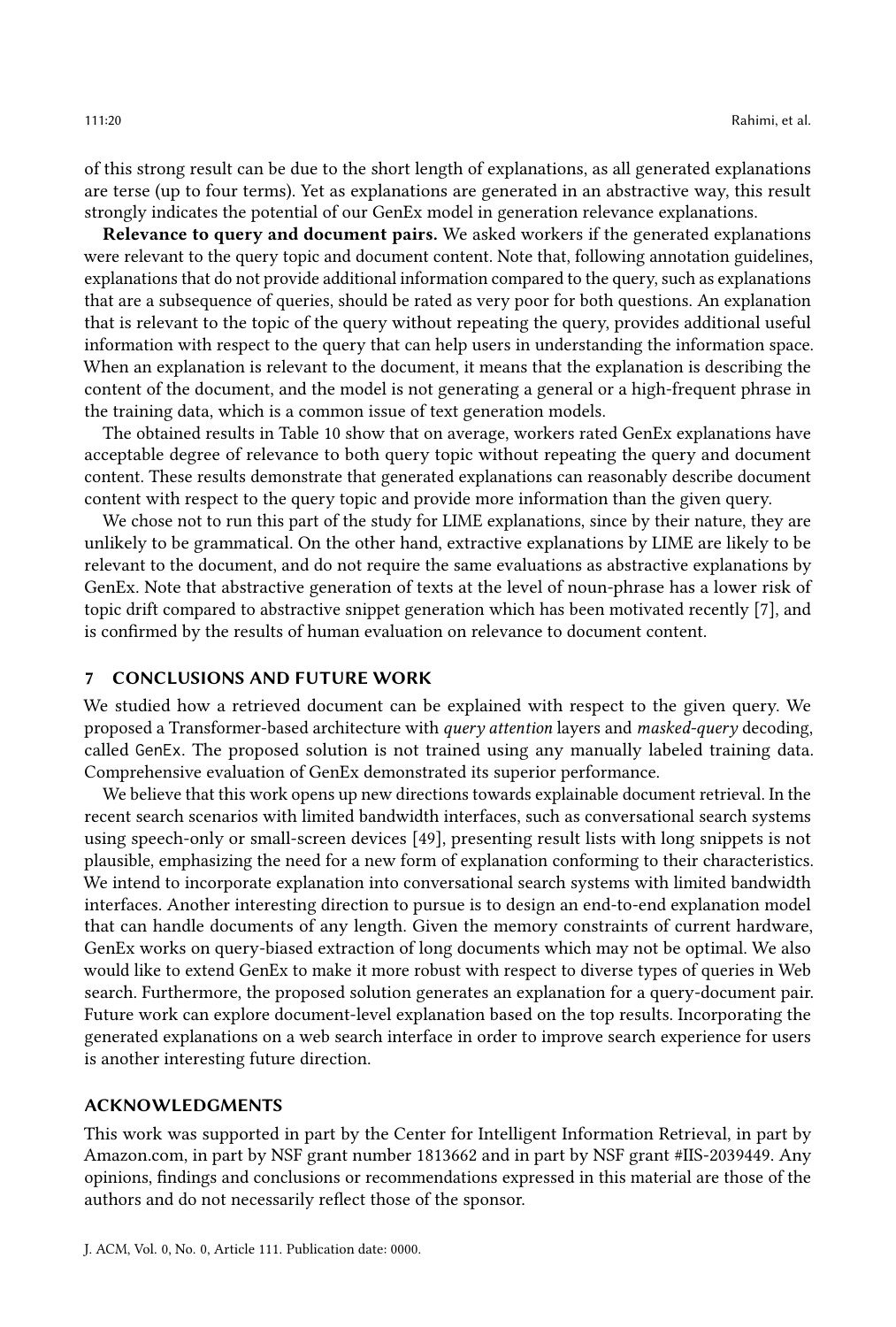Explaining Documents' Relevance to Search Queries 111:21 11:21

#### REFERENCES

- <span id="page-20-13"></span>[1] Rakesh Agrawal, Sreenivas Gollapudi, Alan Halverson, and Samuel Ieong. 2009. Diversifying Search Results. In Proceedings of the Second ACM International Conference on Web Search and Data Mining (WSDM '09). 5–14.
- <span id="page-20-11"></span>[2] Qingyao Ai, Yongfeng Zhang, Keping Bi, and W. Bruce Croft. 2019. Explainable Product Search with a Dynamic Relation Embedding Model. ACM Trans. Inf. Syst. 38, 1, Article 4 (Oct. 2019), 29 pages.<https://doi.org/10.1145/3361738>
- <span id="page-20-4"></span>[3] Mikel Artetxe, Gorka Labaka, and Eneko Agirre. 2019. An Effective Approach to Unsupervised Machine Translation. In Proceedings of the 57th Annual Meeting of the Association for Computational Linguistics. Association for Computational Linguistics, 194–203.
- <span id="page-20-5"></span>[4] Mikel Artetxe, Gorka Labaka, Eneko Agirre, and Kyunghyun Cho. 2018. Unsupervised Neural Machine Translation. In International Conference on Learning Representations.
- <span id="page-20-6"></span>[5] Hannah Bast and Marjan Celikik. 2014. Efficient Index-Based Snippet Generation. ACM Trans. Inf. Syst. 32, 2, Article 6 (April 2014), 24 pages.<https://doi.org/10.1145/2590972>
- <span id="page-20-12"></span>[6] Gabriele Capannini, Franco Maria Nardini, Raffaele Perego, and Fabrizio Silvestri. 2011. Efficient Diversification of Web Search Results. Proc. VLDB Endow. 4, 7 (April 2011), 451–459.
- <span id="page-20-7"></span>[7] Wei-Fan Chen, Shahbaz Syed, Benno Stein, Matthias Hagen, and Martin Potthast. 2020. Abstractive Snippet Generation. In Proceedings of The Web Conference 2020 (Taipei, Taiwan) (WWW '20). Association for Computing Machinery, New York, NY, USA, 1309–1319.<https://doi.org/10.1145/3366423.3380206>
- <span id="page-20-0"></span>[8] Sumit Chopra, Michael Auli, and Alexander M. Rush. 2016. Abstractive Sentence Summarization with Attentive Recurrent Neural Networks. In Proceedings of the 2016 Conference of the North American Chapter of the Association for Computational Linguistics: Human Language Technologies. Association for Computational Linguistics, San Diego, California, 93–98.
- <span id="page-20-1"></span>[9] Eric Chu and Peter Liu. 2019. MeanSum: A Neural Model for Unsupervised Multi-Document Abstractive Summarization. In Proceedings of the 36th International Conference on Machine Learning (Proceedings of Machine Learning Research, Vol. 97). 1223–1232.
- <span id="page-20-17"></span>[10] Kevyn Collins-Thompson, Paul Bennett, Fernando Diaz, Charles L. A. Clarke, and Ellen M. Vorhees. 2014. TREC 2013 Web Track Overview. In Proceedings of the 22nd Text REtrieval Conference (TREC 2013).
- <span id="page-20-18"></span>[11] Kevyn Collins-Thompson, Craig Macdonald, Paul Bennett, Fernando Diaz, and Ellen M. Voorhees. 2015. Overview of the TREC 2014 Web Track. In In Proceedings of the 23rd Text REtrieval Conference (TREC '14).
- <span id="page-20-21"></span>[12] Nick Craswell, Bhaskar Mitra, Emine Yilmaz, Daniel Campos, and Ellen M Voorhees. 2020. Overview of the trec 2019 deep learning track. arXiv preprint arXiv:2003.07820 (2020).
- <span id="page-20-15"></span>[13] Van Dang and Bruce W. Croft. 2010. Query Reformulation Using Anchor Text. In WSDM '10. 41–50.
- <span id="page-20-2"></span>[14] Jacob Devlin, Ming-Wei Chang, Kenton Lee, and Kristina Toutanova. 2019. BERT: Pre-training of Deep Bidirectional Transformers for Language Understanding. In Proceedings of the 2019 Conference of the North American Chapter of the Association for Computational Linguistics: Human Language Technologies, Volume 1 (Long and Short Papers). Association for Computational Linguistics, 4171–4186.
- <span id="page-20-3"></span>[15] Li Dong, Nan Yang, Wenhui Wang, Furu Wei, Xiaodong Liu, Yu Wang, Jianfeng Gao, Ming Zhou, and Hsiao-Wuen Hon. 2019. Unified Language Model Pre-training for Natural Language Understanding and Generation. arXiv preprint arXiv:1905.03197 (2019).
- <span id="page-20-8"></span>[16] Finale Doshi-Velez and Been Kim. 2017. Towards a rigorous science of interpretable machine learning. arXiv preprint arXiv:1702.08608 (2017).
- <span id="page-20-14"></span>[17] Zhicheng Dou, Zhengbao Jiang, Sha Hu, Ji-Rong Wen, and Ruihua Song. 2016. Automatically Mining Facets for Queries from Their Search Results. IEEE Transactions on Knowledge and Data Engineering 28, 2 (2016), 385–397. <https://doi.org/10.1109/TKDE.2015.2475735>
- <span id="page-20-10"></span>[18] Zeon Trevor Fernando, Jaspreet Singh, and Avishek Anand. 2019. A Study on the Interpretability of Neural Retrieval Models Using DeepSHAP. In Proceedings of the 42nd International ACM SIGIR Conference on Research and Development in Information Retrieval (Paris, France) (SIGIR'19). 1005–1008.
- <span id="page-20-22"></span>[19] Luyu Gao, Zhuyun Dai, and Jamie Callan. 2020. Modularized Transfomer-based Ranking Framework. In Proceedings of the 2020 Conference on Empirical Methods in Natural Language Processing (EMNLP). Association for Computational Linguistics, Online, 4180–4190.
- <span id="page-20-20"></span>[20] Maarten Grootendorst. 2020. KeyBERT: Minimal keyword extraction with BERT. [https://doi.org/10.5281/zenodo.](https://doi.org/10.5281/zenodo.4461265) [4461265](https://doi.org/10.5281/zenodo.4461265)
- <span id="page-20-9"></span>[21] Riccardo Guidotti, Anna Monreale, Salvatore Ruggieri, Franco Turini, Fosca Giannotti, and Dino Pedreschi. 2018. A Survey of Methods for Explaining Black Box Models. ACM Comput. Surv. 51, 5, Article 93 (Aug. 2018), 42 pages.
- <span id="page-20-19"></span>[22] Taher H. Haveliwala. 2002. Topic-Sensitive PageRank (WWW '02). 517–526.
- <span id="page-20-16"></span>[23] Yunhua Hu, Yanan Qian, Hang Li, Daxin Jiang, Jian Pei, and Qinghua Zheng. 2012. Mining Query Subtopics from Search Log Data. In SIGIR '12. 305–314.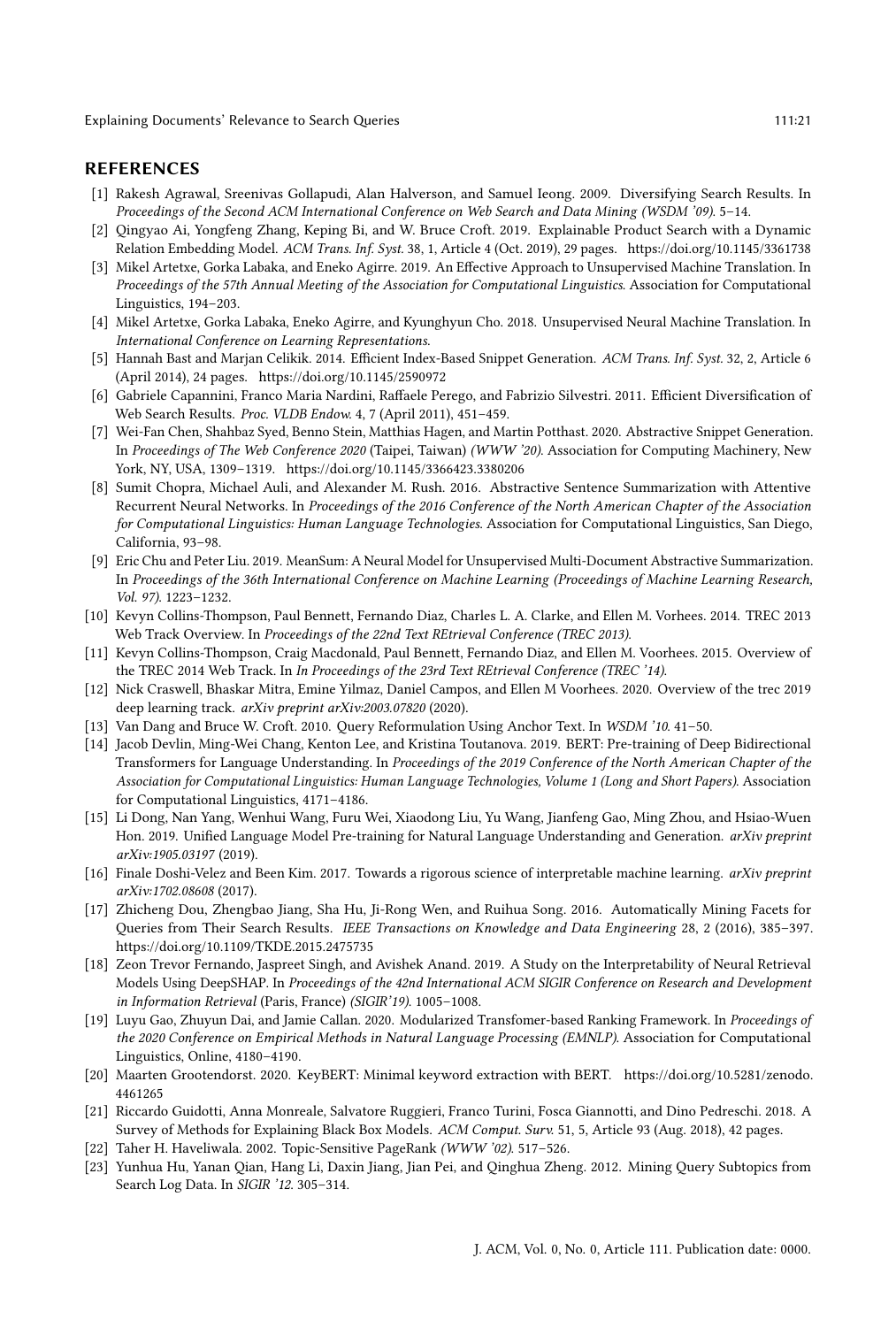- <span id="page-21-8"></span>[24] Yu Huang, Ziyang Liu, and Yi Chen. 2008. Query Biased Snippet Generation in XML Search. In Proceedings of the 2008 ACM SIGMOD International Conference on Management of Data (Vancouver, Canada) (SIGMOD '08). Association for Computing Machinery, New York, NY, USA, 315–326.<https://doi.org/10.1145/1376616.1376651>
- <span id="page-21-15"></span>[25] Mayu Iwata, Tetsuya Sakai, Takehiro Yamamoto, Yu Chen, Yi Liu, Ji-Rong Wen, and Shojiro Nishio. 2012. AspecTiles: Tile-Based Visualization of Diversified Web Search Results (SIGIR '12). 85–94.
- <span id="page-21-17"></span>[26] Omar Khattab and Matei Zaharia. 2020. ColBERT: Efficient and Effective Passage Search via Contextualized Late Interaction over BERT. In Proceedings of the 43rd International ACM SIGIR Conference on Research and Development in Information Retrieval (SIGIR '20). 39–48.
- <span id="page-21-23"></span>[27] Diederik Kingma and Jimmy Ba. 2014. Adam: A Method for Stochastic Optimization. International Conference on Learning Representations (12 2014).
- <span id="page-21-12"></span>[28] Weize Kong and James Allan. 2013. Extracting Query Facets from Search Results. In Proceedings of the 36th International ACM SIGIR Conference on Research and Development in Information Retrieval (SIGIR '13). 93–102.
- <span id="page-21-13"></span>[29] Weize Kong and James Allan. 2014. Extending Faceted Search to the General Web. In Proceedings of the 23rd ACM International Conference on Conference on Information and Knowledge Management (CIKM '14). 839–848.
- <span id="page-21-14"></span>[30] Weize Kong, Rui Li, Jie Luo, Aston Zhang, Yi Chang, and James Allan. 2015. Predicting Search Intent Based on Pre-Search Context. In Proceedings of the 38th International ACM SIGIR Conference on Research and Development in Information Retrieval (SIGIR '15). 503–512.
- <span id="page-21-7"></span>[31] Guillaume Lample and Alexis Conneau. 2019. Cross-lingual language model pretraining. arXiv preprint arXiv:1901.07291 (2019).
- <span id="page-21-6"></span>[32] Mike Lewis, Yinhan Liu, Naman Goyal, Marjan Ghazvininejad, Abdelrahman Mohamed, Omer Levy, Ves Stoyanov, and Luke Zettlemoyer. 2019. BART: Denoising Sequence-to-Sequence Pre-training for Natural Language Generation, Translation, and Comprehension. arXiv preprint arXiv:1910.13461 (2019).
- <span id="page-21-21"></span>[33] Chin-Yew Lin. 2004. ROUGE: A Package for Automatic Evaluation of Summaries. In Text Summarization Branches Out. Association for Computational Linguistics, Barcelona, Spain, 74–81.
- <span id="page-21-9"></span>[34] Zachary C. Lipton. 2018. The Mythos of Model Interpretability. Queue 16, 3, Article 30 (June 2018), 27 pages.
- <span id="page-21-1"></span>[35] Fei Liu, Jeffrey Flanigan, Sam Thomson, Norman Sadeh, and Noah A. Smith. 2015. Toward Abstractive Summarization Using Semantic Representations. In Proceedings of the 2015 Conference of the North American Chapter of the Association for Computational Linguistics: Human Language Technologies. Association for Computational Linguistics, 1077–1086.
- <span id="page-21-5"></span>[36] Yang Liu and Mirella Lapata. 2019. Text summarization with pretrained encoders. arXiv preprint arXiv:1908.08345 (2019).
- <span id="page-21-11"></span>[37] Scott M. Lundberg and Su-In Lee. 2017. A Unified Approach to Interpreting Model Predictions. In Proceedings of the 31st International Conference on Neural Information Processing Systems (NIPS'17). 4768–4777.
- <span id="page-21-18"></span>[38] Sean MacAvaney, Franco Maria Nardini, Raffaele Perego, Nicola Tonellotto, Nazli Goharian, and Ophir Frieder. 2020. Efficient Document Re-Ranking for Transformers by Precomputing Term Representations. In Proceedings of the 43rd International ACM SIGIR Conference on Research and Development in Information Retrieval (SIGIR '20). 49–58.
- <span id="page-21-19"></span>[39] Christopher D. Manning, Prabhakar Raghavan, and Hinrich Schütze. 2008. Introduction to Information Retrieval. Cambridge University Press.
- <span id="page-21-0"></span>[40] Siyu Mi and Jiepu Jiang. 2019. Understanding the Interpretability of Search Result Summaries. In Proceedings of the 42Nd International ACM SIGIR Conference on Research and Development in Information Retrieval (SIGIR'19). 989–992.
- <span id="page-21-22"></span>[41] Rada Mihalcea and Paul Tarau. 2004. TextRank: Bringing Order into Text. In Proceedings of the 2004 Conference on Empirical Methods in Natural Language Processing. Association for Computational Linguistics, Barcelona, Spain, 404–411.<https://www.aclweb.org/anthology/W04-3252>
- <span id="page-21-3"></span>[42] Tomas Mikolov, Ilya Sutskever, Kai Chen, Greg Corrado, and Jeffrey Dean. 2013. Distributed Representations of Words and Phrases and Their Compositionality. In Proceedings of the 26th International Conference on Neural Information Processing Systems - Volume 2 (NIPS'13). 3111–3119.
- <span id="page-21-10"></span>[43] Tim Miller. 2019. Explanation in artificial intelligence: Insights from the social sciences. Artificial Intelligence 267  $(2019), 1 - 38.$
- <span id="page-21-2"></span>[44] Ramesh Nallapati, Bowen Zhou, Cicero dos Santos, Çağlar Gul‡lçehre, and Bing Xiang. 2016. Abstractive Text Summarization using Sequence-to-sequence RNNs and Beyond. In Proceedings of The 20th SIGNLL Conference on Computational Natural Language Learning. Association for Computational Linguistics, Berlin, Germany, 280–290. <https://doi.org/10.18653/v1/K16-1028>
- <span id="page-21-16"></span>[45] Rodrigo Nogueira and Kyunghyun Cho. 2019. Passage Re-ranking with BERT. arXiv preprint arXiv:1901.04085 (2019).
- <span id="page-21-20"></span>[46] Kishore Papineni, Salim Roukos, Todd Ward, and Wei-Jing Zhu. 2002. BLEU: A Method for Automatic Evaluation of Machine Translation. In Proceedings of the 40th Annual Meeting on Association for Computational Linguistics (ACL '02). 311–318.
- <span id="page-21-4"></span>[47] Jeffrey Pennington, Richard Socher, and Christopher Manning. 2014. Glove: Global Vectors for Word Representation. In Proceedings of the 2014 Conference on Empirical Methods in Natural Language Processing (EMNLP). Association for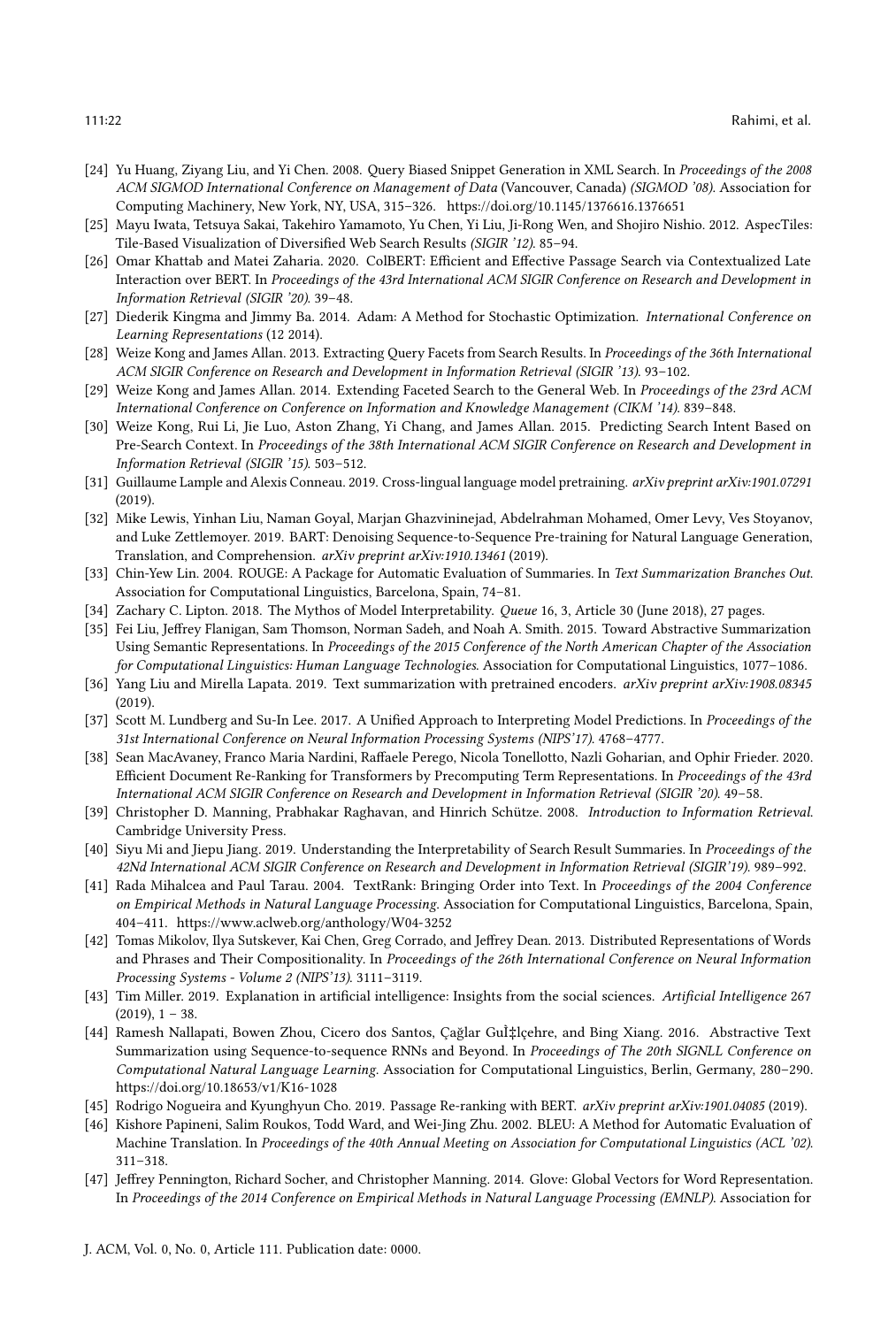Computational Linguistics, 1532–1543.

- <span id="page-22-8"></span>[48] Matthew Peters, Mark Neumann, Mohit Iyyer, Matt Gardner, Christopher Clark, Kenton Lee, and Luke Zettlemoyer. 2018. Deep Contextualized Word Representations. In NAACL. 2227–2237.
- <span id="page-22-24"></span>[49] Filip Radlinski and Nick Craswell. 2017. A Theoretical Framework for Conversational Search. In CHIIR '17. 117–126.
- <span id="page-22-20"></span>[50] Filip Radlinski and Susan Dumais. 2006. Improving Personalized Web Search Using Result Diversification. In Proceedings of the 29th Annual International ACM SIGIR Conference on Research and Development in Information Retrieval (SIGIR '06). Association for Computing Machinery, New York, NY, USA, 691–692.
- <span id="page-22-10"></span>[51] Shuo Ren, Yu Wu, Shujie Liu, Ming Zhou, and Shuai Ma. 2019. Explicit Cross-lingual Pre-training for Unsupervised Machine Translation. In Proceedings of the 2019 Conference on Empirical Methods in Natural Language Processing and the 9th International Joint Conference on Natural Language Processing (EMNLP-IJCNLP). Association for Computational Linguistics, 770–779.
- <span id="page-22-16"></span>[52] Marco Tulio Ribeiro, Sameer Singh, and Carlos Guestrin. 2016. "Why Should I Trust You?": Explaining the Predictions of Any Classifier. In KDD '16 (San Francisco, California, USA). 1135–1144.
- <span id="page-22-12"></span>[53] Marco Tulio Ribeiro, Sameer Singh, and Carlos Guestrin. 2018. Anchors: High-Precision Model-Agnostic Explanations.
- <span id="page-22-7"></span>[54] Gaetano Rossiello, Pierpaolo Basile, and Giovanni Semeraro. 2017. Centroid-based Text Summarization through Compositionality of Word Embeddings. In Proceedings of the MultiLing 2017 Workshop on Summarization and Summary Evaluation Across Source Types and Genres. Association for Computational Linguistics, 12–21.
- <span id="page-22-13"></span>[55] Dwaipayan Roy, Sourav Saha, Mandar Mitra, Bihan Sen, and Debasis Ganguly. 2019. I-REX: A Lucene Plugin for EXplainable IR. In Proceedings of the 28th ACM International Conference on Information and Knowledge Management (Beijing, China) (CIKM '19). ACM, 2949–2952.
- <span id="page-22-21"></span>[56] Tuukka Ruotsalo, Jaakko Peltonen, Manuel J. A. Eugster, Dorota Glowacka, Patrik Floréen, Petri Myllymäki, Giulio Jacucci, and Samuel Kaski. 2018. Interactive Intent Modeling for Exploratory Search. ACM Trans. Inf. Syst. 36, 4, Article 44 (Oct. 2018), 46 pages.
- <span id="page-22-5"></span>[57] Alexander M. Rush, Sumit Chopra, and Jason Weston. 2015. A Neural Attention Model for Abstractive Sentence Summarization. In Proceedings of the 2015 Conference on Empirical Methods in Natural Language Processing. Association for Computational Linguistics, Lisbon, Portugal, 379–389.
- <span id="page-22-19"></span>[58] Rodrygo L. T. Santos, Craig Macdonald, and Iadh Ounis. 2015. Search Result Diversification. Found. Trends Inf. Retr. 9, 1 (March 2015), 1–90.
- <span id="page-22-23"></span>[59] Hubert J. A. Schouten. 1986. Nominal scale agreement among observers. Psychometrika 51, 3 (1986), 453–466.
- <span id="page-22-17"></span>[60] Procheta Sen, Debasis Ganguly, Manisha Verma, and Gareth J.F. Jones. 2020. The Curious Case of IR Explainability: Explaining Document Scores within and across Ranking Models. 2069–2072.
- <span id="page-22-14"></span>[61] Jaspreet Singh and Avishek Anand. 2018. Interpreting search result rankings through intent modeling. arXiv preprint arXiv:1809.05190 (2018).
- <span id="page-22-3"></span>[62] Jaspreet Singh and Avishek Anand. 2018. Posthoc Interpretability of Learning to Rank Models using Secondary Training Data. In Workshop on ExplainAble Recommendation and Search (EARS 2018) at SIGIR 2018.
- <span id="page-22-2"></span>[63] Jaspreet Singh and Avishek Anand. 2019. EXS: Explainable Search Using Local Model Agnostic Interpretability. In WSDM '19 (Melbourne VIC, Australia). 770–773.
- <span id="page-22-18"></span>[64] Jaspreet Singh, Megha Khosla, and Avishek Anand. 2021. Valid Explanations for Learning to Rank Models. In Proceedings of the 2021 ACM SIGIR on International Conference on Theory of Information Retrieval (ICTIR '21).
- <span id="page-22-9"></span>[65] Kaitao Song, Xu Tan, Tao Qin, Jianfeng Lu, and Tie-Yan Liu. 2019. MASS: Masked Sequence to Sequence Pre-training for Language Generation. In ICML (Proceedings of Machine Learning Research, Vol. 97). PMLR, Long Beach, California, USA, 5926–5936.
- <span id="page-22-1"></span>[66] Paul Thomas, Bodo Billerbeck, Nick Craswell, and Ryen W. White. 2019. Investigating Searchers' Mental Models to Inform Search Explanations. ACM Trans. Inf. Syst. 38, 1, Article 10 (Dec. 2019), 25 pages.<https://doi.org/10.1145/3371390>
- <span id="page-22-22"></span>[67] Nava Tintarev and Judith Masthoff. 2015. Explaining Recommendations: Design and Evaluation. Springer US, Boston, MA, 353–382.
- <span id="page-22-0"></span>[68] Anastasios Tombros and Mark Sanderson. 1998. Advantages of Query Biased Summaries in Information Retrieval. In SIGIR '98. 2–10.
- <span id="page-22-4"></span>[69] TREC. 2000. Text REtrieval Conference (TREC) Data - English Relevance Judgements. [https://trec.nist.gov/data/](https://trec.nist.gov/data/reljudge_eng.html) [reljudge\\_eng.html.](https://trec.nist.gov/data/reljudge_eng.html)
- <span id="page-22-11"></span>[70] Andrew Turpin, Yohannes Tsegay, David Hawking, and Hugh E. Williams. 2007. Fast Generation of Result Snippets in Web Search. In SIGIR '07 (Amsterdam, The Netherlands). 127–134.
- <span id="page-22-6"></span>[71] Ashish Vaswani, Noam Shazeer, Niki Parmar, Jakob Uszkoreit, Llion Jones, Aidan N. Gomez, Lukasz Kaiser, and Illia Polosukhin. 2017. Attention is All You Need. In Proceedings of the 31st International Conference on Neural Information Processing Systems (Long Beach, California, USA). 6000–6010.
- <span id="page-22-15"></span>[72] Manisha Verma and Debasis Ganguly. 2019. LIRME: Locally Interpretable Ranking Model Explanation. In SIGIR'19. 1281–1284.